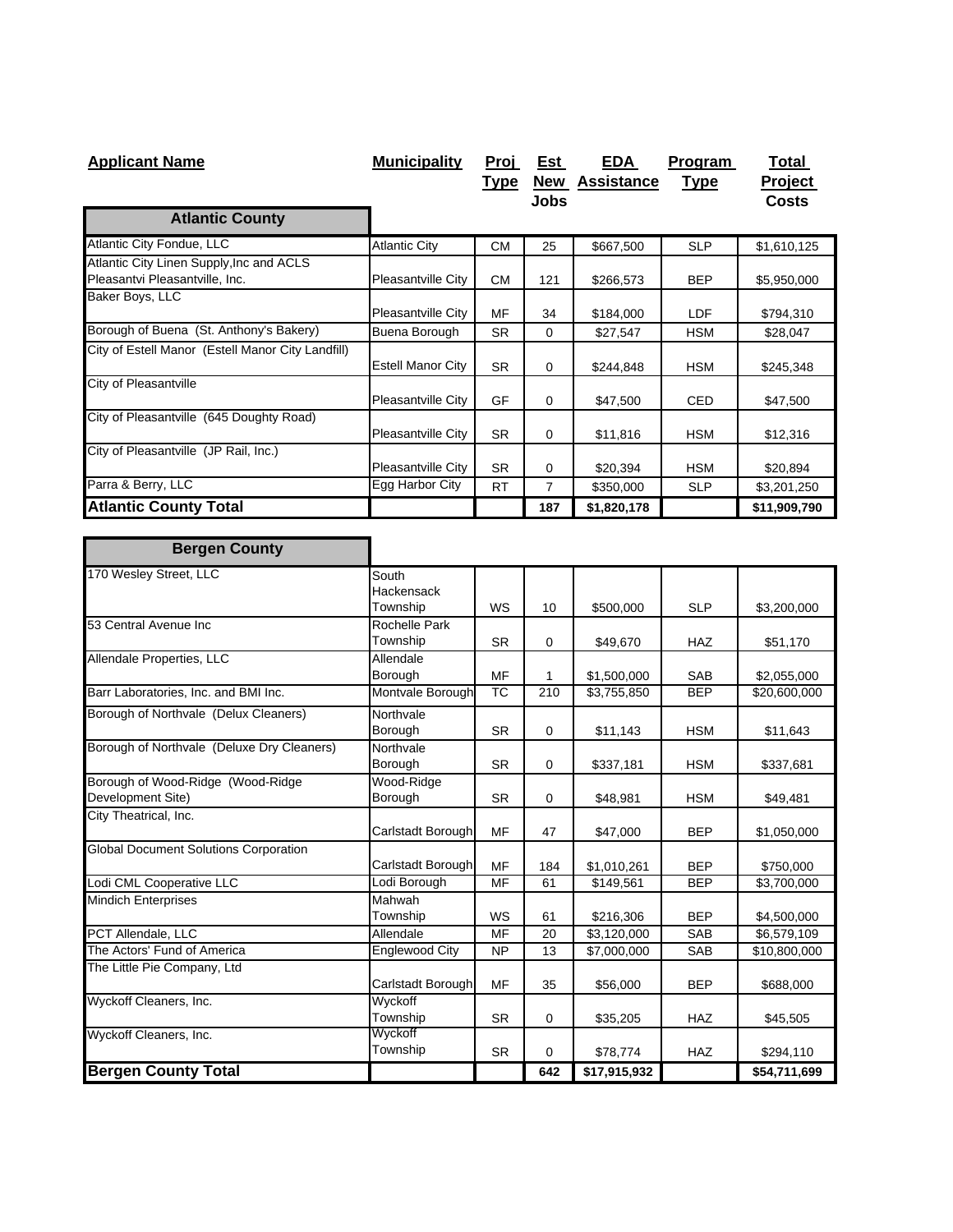| <b>Applicant Name</b>                         | <b>Municipality</b>    |                          | Proj Est     | <b>EDA</b>            | Program     | <b>Total</b> |
|-----------------------------------------------|------------------------|--------------------------|--------------|-----------------------|-------------|--------------|
|                                               |                        | <u>Type</u>              |              | <b>New Assistance</b> | <b>Type</b> | Project      |
|                                               |                        |                          | <b>Jobs</b>  |                       |             | <b>Costs</b> |
| <b>Burlington County</b>                      |                        |                          |              |                       |             |              |
| 300 Route 38 LLC                              | Moorestown             | $\overline{\mathsf{sv}}$ | 20           | \$500,000             | SLP         | \$2,013,750  |
| All About Hair Salon, Inc                     | Lumberton              |                          |              |                       |             |              |
|                                               | Township               | SV                       | 5            | \$60,000              | <b>NDA</b>  | \$100,000    |
| Armadillo Automation Inc.                     | Cinnaminson            |                          |              |                       |             |              |
|                                               | Township               | MF                       | 0            | \$35,775              | <b>BGF</b>  | \$161,159    |
| Auerbach Chevrolet Corp                       | <b>Burlington City</b> | <b>SR</b>                | $\mathbf 0$  | \$135,515             | <b>HAZ</b>  | \$259,210    |
| Dietz and Watson, Inc.                        | Delanco                |                          |              |                       |             |              |
|                                               | Township               | DS                       | 125          | \$821,384             | <b>BEP</b>  | \$2,000,000  |
| Franklin Electric Company                     | Moorestown             |                          |              |                       |             |              |
|                                               | Township               | <b>WS</b>                | 49           | \$424,508             | <b>BEP</b>  | \$3,150,000  |
| Jon Fieni                                     | New Hanover            |                          |              |                       |             |              |
|                                               | Township               | SR.                      | 0            | \$19,636              | HAZ         | \$73,688     |
| McLean Packaging Corporation and MJF Realty   | Moorestown             |                          |              |                       |             |              |
| Group, LLC (Co-Borrowers)                     | Township               | MF                       | 70           | \$689,830             | <b>BEP</b>  | \$13,300,000 |
| McLean Packaging Corporation and MJF Realty   | Moorestown             |                          |              |                       |             |              |
| Group, LLC (Co-Borrowers)                     | Township               | МF                       | 70           | \$5,350,000           | SAB         | \$7,650,000  |
| MJF Realty Group, LLC and McLean Packaging    | Moorestown             |                          |              |                       |             |              |
| Corpora tion (Co-Borrowers)                   | Township               | MF                       | $\mathbf 0$  | \$4,650,000           | <b>SAB</b>  | \$6,250,000  |
| PAETEC Communications, Inc.                   | Mount Laurel           |                          |              |                       |             |              |
|                                               | Township               | <b>SV</b>                | 100          | \$474,200             | <b>BEP</b>  | \$12,000,000 |
| Palmyra Borough (BDA - Route 73 South)        |                        |                          |              |                       |             |              |
|                                               | Palmyra Borough        | <b>SR</b>                | $\mathbf 0$  | \$1,903,913           | <b>HSM</b>  | \$1,904,413  |
| Palmyra Borough (Brownfield Development Area) |                        |                          |              |                       |             |              |
|                                               | Palmyra Borough        | <b>SR</b>                | $\mathbf 0$  | \$1,929,470           | <b>HSM</b>  | \$1,947,511  |
| RNR Contractors, Inc.                         | Shamong                |                          |              |                       |             |              |
|                                               | Township               | <b>CT</b>                | 2            | \$61,875              | <b>BGF</b>  | \$277,178    |
| TIPS/WCC, Inc.                                | Shamong                |                          |              |                       |             |              |
| Township of Hainesport (Frm Hardware &        | Township               | DS                       | $\mathbf{1}$ | \$25,000              | <b>BGF</b>  | \$117,875    |
| Industrial Tool)                              | Hainesport<br>Township | <b>SR</b>                | $\mathbf 0$  | \$68,250              | <b>HSM</b>  | \$68,750     |
| Township of Southampton (Former Stokes        | Southampton            |                          |              |                       |             |              |
| Cannery)                                      | Township               | <b>SR</b>                | 0            | \$232,886             | <b>HSM</b>  | \$233,386    |
| Village Capital & Investment LLC              | Mount Laurel           |                          |              |                       |             |              |
|                                               | Township               | <b>SV</b>                | 100          | \$40,250              | <b>BGF</b>  | \$181,985    |
| Village Capital & Investment LLC              | Mount Laurel           |                          |              |                       |             |              |
|                                               | Township               | <b>SV</b>                | 2            | \$26,750              | <b>BGF</b>  | \$254,000    |
| <b>Whittendale Excavating Corp</b>            | Moorestown             |                          |              |                       |             |              |
|                                               | Township               | СT                       | 5            | \$55,925              | <b>BGF</b>  | \$226,200    |
| <b>Burlington County Total</b>                |                        |                          | 549          | \$17,505,167          |             | \$52,169,105 |

| <b>Camden County</b>                          |                    |           |    |             |            |             |
|-----------------------------------------------|--------------------|-----------|----|-------------|------------|-------------|
| 1200 Liberty Place, LLC                       | Gloucester City    | <b>SV</b> | 8  | \$199,750   | <b>BGF</b> | \$805,000   |
| 1916 Partners, LLC and Davis Plastic Surgery, | <b>Cherry Hill</b> |           |    |             |            |             |
| Inc.                                          | Township           | <b>SV</b> | 6  | \$262,500   | <b>BGF</b> | \$1,057,813 |
| 413 Partners, LLC                             | <b>Cherry Hill</b> |           |    |             |            |             |
|                                               | Township           | <b>SV</b> | 6  | \$212,500   | <b>BGF</b> | \$856,563   |
| 500 South Kings Highway LLC                   | Cherry Hill        | <b>SV</b> | 5  | \$218,750   | <b>BGF</b> | \$881,719   |
|                                               | Township           |           |    |             |            |             |
| Agilence, Inc.                                | Camden City        | ТC        | 27 | \$1,000,000 | <b>TEC</b> | \$2,010,000 |
| Agilence, Inc.                                | Camden City        | TC.       | 21 | \$39,600    | <b>ERB</b> | \$449,350   |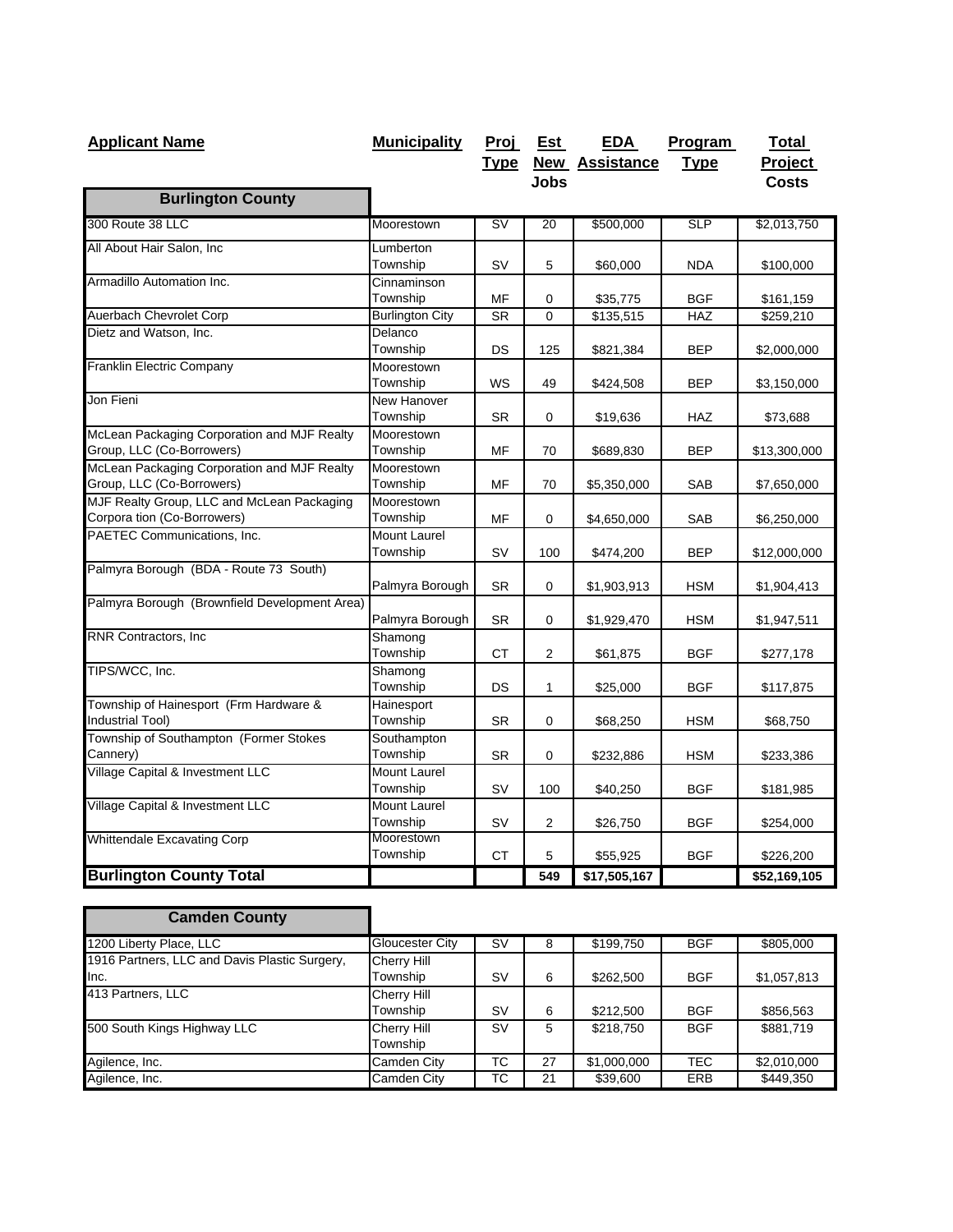| <b>Applicant Name</b>                                                           | <b>Municipality</b>        | <b>Proj</b>     | <b>Est</b>   | <b>EDA</b>             | Program                              | <b>Total</b> |
|---------------------------------------------------------------------------------|----------------------------|-----------------|--------------|------------------------|--------------------------------------|--------------|
|                                                                                 |                            | <u>Type</u>     |              | <b>New Assistance</b>  | <u>Type</u>                          | Project      |
|                                                                                 |                            |                 | <b>Jobs</b>  |                        |                                      | <b>Costs</b> |
| <b>Camden County (cont.)</b>                                                    |                            |                 |              |                        |                                      |              |
| BMS Realty Corp of NJ Inc.                                                      | Winslow                    |                 |              |                        |                                      |              |
|                                                                                 | Township                   | <b>CM</b>       | 9            | \$500,000              | LDF                                  | \$2,310,000  |
| Boys & Girls Club of Camden County                                              | Camden City                | <b>NP</b>       | 6            | \$1,000,000            | ERB                                  | \$4,632,000  |
| Bresler Boys, LLC                                                               | <b>Berlin Township</b>     | SV              | 15           | \$180,000              | <b>BGF</b>                           | \$725,750    |
| Bright Lights USA, Inc.                                                         | Barrington<br>Borough      | MF              | 5            | \$50,500               | <b>BGF</b>                           | \$227,513    |
| Camden Greenways, Inc.                                                          | <b>Camden City</b>         | <b>NP</b>       | $\mathbf 0$  | \$22,500               | ERB                                  | \$22,500     |
| Camden Law Building, LLC                                                        | Camden City                | <b>CM</b>       | $\mathbf{1}$ | \$20,000               | ERB                                  | \$38,500     |
| Camden Redevelopment Agency (ABC Barrel<br>Company Site)                        | Camden City                | <b>SR</b>       | $\mathbf 0$  | \$20,952               | <b>HSM</b>                           | \$21,452     |
| Camden Redevelopment Agency (Antrium<br>Hardware)                               | Camden City                | <b>SR</b>       | 0            | \$1,980                | <b>HSM</b>                           | \$2,480      |
| Camden Redevelopment Agency (CSC - Utility<br>Relocation Proj.)                 | Camden City                | IN              | 0            | \$2,300,000            | ERB                                  | \$10,300,000 |
| Camden Redevelopment Agency (Harrison<br>Avenue Landfill)                       | Camden City                | <b>SR</b>       | 0            | \$439,100              | <b>HSM</b>                           | \$439,600    |
| Camden Redevelopment Agency (301 Market<br>Street) (3 (301 Market Street)       | Camden City                | IN              | 27           | \$3,000,000            | ERB                                  | \$4,500,000  |
| Centro Comunal Borincano                                                        | <b>Camden City</b>         | DC              | 24           | \$560,000              | CED                                  | \$2,119,152  |
| Centro Comunal Borincano                                                        | Camden City                | DC              | 0            | \$800,000              | <b>ERB</b>                           | \$3,749,604  |
| CHE Group, LLC                                                                  | Pine Hill Borough          | <b>RT</b>       | 20           | \$720,000              | BGF                                  | \$1,620,000  |
| Cooper Grant Urban Renewal Developers, L.L.C.                                   | Camden City                | НS              | 0            | \$1,200,000            | ERB                                  | \$6,842,650  |
| Cooperative Business Assistance Corporation                                     | Camden City                | <b>NP</b>       | 0            | \$500,000              | CED                                  | \$503,000    |
| Cooper's Ferry Development Association, Inc.                                    | Camden City                | <b>NP</b>       | 0            | \$250,000              | <b>DIR</b>                           | \$251,500    |
| Cooper's Ferry Development Association, Inc.<br>(Boyd & Morse Infrastructure)   | Camden City                | IN              | $\mathbf 0$  | \$3,570,000            | ERB                                  | \$3,570,000  |
| Cooper's Ferry Development Association, Inc.<br>(Parking and Infrastrucutre)    | Camden City                | IN              | 0            | \$2,042,000            | ERB                                  | \$2,000,000  |
| Fairview Village II Urban Renewal Associates, L.P.                              |                            |                 |              |                        |                                      |              |
| (Fairview Village Phase II)<br>Lotus Medicine LLC                               | Camden City                | IN              | 0            | \$1,050,000            | ERB                                  | \$9,497,100  |
| M & A Holdings Co., LLC                                                         | Camden City<br>Camden City | <b>RT</b><br>MF | 4<br>0       | \$20,000               | ERB                                  | \$60,000     |
| Mental Health Association in Southwestern NJ                                    | Haddonfield                |                 |              | \$900,000              | ERB                                  | \$900,000    |
| myLEADERBOARD, Inc.                                                             | Borough                    | <b>NP</b>       | 4<br>21      | \$160,000              | <b>SLP</b>                           | \$614,000    |
|                                                                                 | Camden City                | ТC              |              | $\overline{1,000,000}$ | TEC                                  | \$4,340,000  |
| myLEADERBOARD, Inc.                                                             | Camden City                | ТC              | 14           | \$18,477               | <b>ERB</b> Lease<br><i>incentive</i> | \$220,698    |
| Neighborhood Housing Services of Camden, Inc.                                   | Camden City                | <b>NP</b>       | 60           | \$100,000              | ERB                                  | \$147,085    |
| New Jersey Housing and Mortgage Finance<br>Agency (HMFA - CHIP)                 | Camden City                | НS              | 0            | \$5,000,000            | ERB                                  | \$9,320,000  |
| Penn Pub, Inc & WWSBF, Inc.                                                     | Pennsauken<br>Township     | SV              | 4            | \$181,497              | <b>BGF</b>                           | \$717,700    |
| Plastics Consulting & Manufacturing Company                                     | <b>Camden City</b>         | MF              | 0            | \$26,500               | <b>BGF</b>                           | \$107,913    |
| Puerto Rican Unity for Progress                                                 | Camden City                | IN              | 6            | \$297,000              | ERB                                  | \$297,000    |
| Rutgers, The State University of New Jersey<br>(Early Learning Research Academ) | Camden City                | NP              | 27           | \$1,000,000            | ERB                                  | \$5,000,000  |
| <b>TETITO, LLC</b>                                                              | Pennsauken<br>Township     | ΜF              | 9            | \$248,750              | LDF                                  | \$995,500    |
| The Cathedral Soup Kitchen, Inc.                                                | Camden City                | NP              | 2            | \$1,000,000            | ERB                                  | \$4,064,561  |
| The Cooper Health System                                                        | Camden City                | NP              | 6            | \$26,604               | ERB                                  | \$404,000    |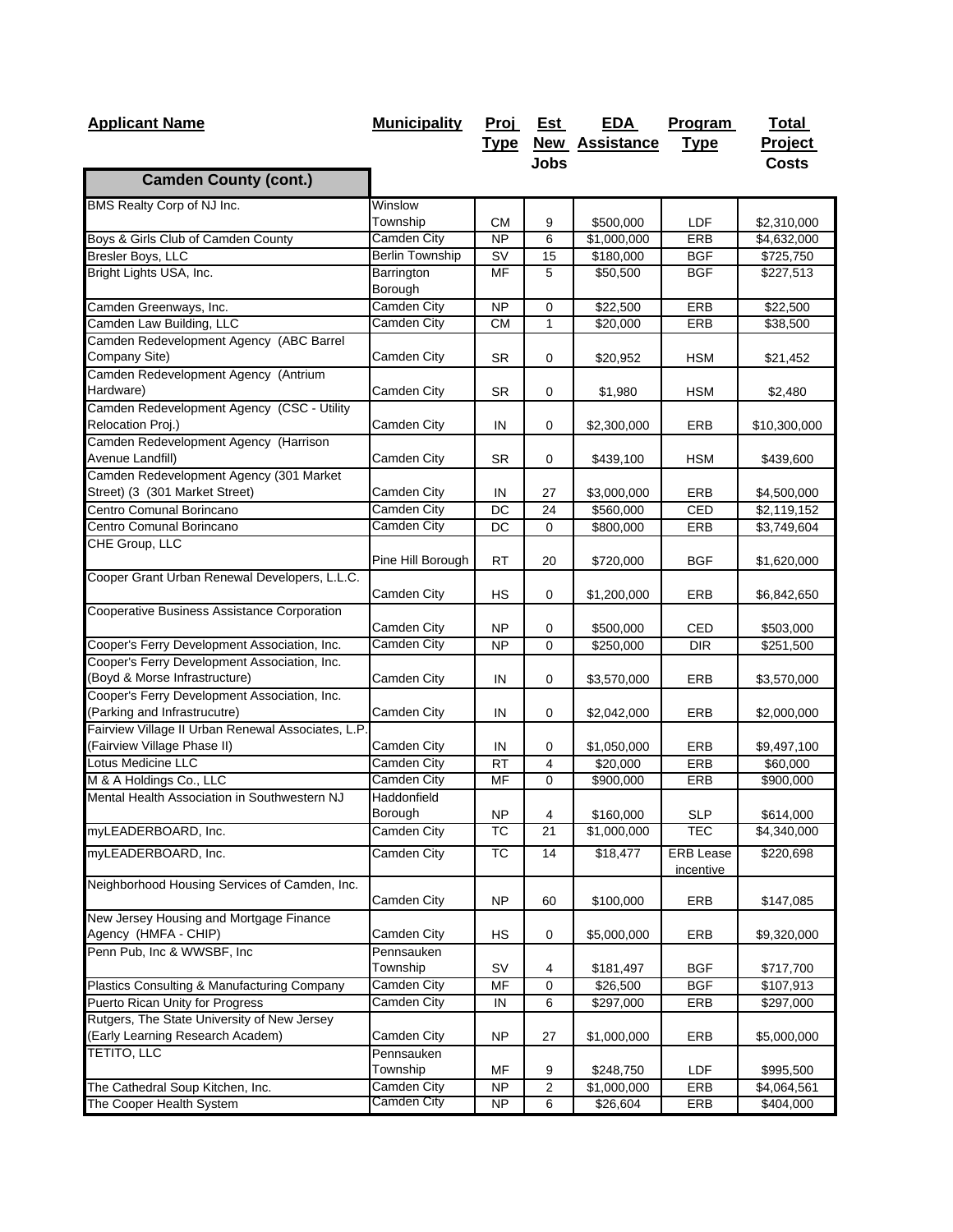| <b>Applicant Name</b>        | <b>Municipality</b>    | Proj<br>Type | <u>Est</u><br><b>New</b><br>Jobs | <b>EDA</b><br><b>Assistance</b> | Program<br><b>Type</b> | <b>Total</b><br>Project<br>Costs |
|------------------------------|------------------------|--------------|----------------------------------|---------------------------------|------------------------|----------------------------------|
| <b>Camden County (cont.)</b> |                        |              |                                  |                                 |                        |                                  |
| Tri-Nova Enterprises, Inc    | <b>Gloucester City</b> | MF           |                                  | \$124.990                       | <b>BGF</b>             | \$509,960                        |
| <b>Camden County Total</b>   |                        |              | 337                              | \$30,263,950                    |                        | \$87,131,663                     |

| <b>Cape May County</b>                             |                 |           |   |           |            |           |
|----------------------------------------------------|-----------------|-----------|---|-----------|------------|-----------|
| Economic Development Council of Middle<br>Township | Middle Township | <b>NP</b> | 0 | \$300,000 | <b>CED</b> | \$303,000 |
| <b>Cape May County Total</b>                       |                 |           | 0 | \$300,000 |            | \$303,000 |

| <b>Cumberland County</b>                                                |                       |           |          |             |            |              |
|-------------------------------------------------------------------------|-----------------------|-----------|----------|-------------|------------|--------------|
| <b>AJM Packaging Corporation</b>                                        | Vineland City         | MF        | 263      | \$1,052,000 | <b>BEP</b> | \$21,650,000 |
| City of Millville (Millville Airport Ind. Park)                         | Millville City        | <b>SR</b> | 0        | \$2,166,873 | <b>HSM</b> | \$2,167,373  |
| City of Millville (Millville Senior Housing)                            | Millville City        | SR.       | 0        | \$833,127   | <b>HSM</b> | \$1,591,014  |
| City of Vineland (Former Auto Repair Facility)                          | Vineland City         | <b>SR</b> | 0        | \$65,393    | <b>HSM</b> | \$65,893     |
| City of Vineland (Landis Avenue Hotel)                                  | Vineland City         | <b>SR</b> | 0        | \$82,307    | <b>HSM</b> | \$82,807     |
| Homeland Vinyl Products, Inc.                                           | Millville City        | MF        | 125      | \$326,250   | <b>BEP</b> | \$11,787,500 |
| Jessat, Alan M.                                                         | <b>Bridgeton City</b> | <b>SV</b> |          | \$49,836    | <b>BGF</b> | \$200,651    |
| Joseph DeAngelis and Michael Jason Reed                                 | <b>Bridgeton City</b> | <b>SV</b> | 8        | \$400,000   | <b>SLP</b> | \$1,259,000  |
| NJ Rural Housing Action Corporation (Vineland<br>Affordable Homes Proj) | <b>Vineland City</b>  | SR.       | $\Omega$ | \$80,864    | <b>HAZ</b> | \$81,364     |
| Union Lake Supermarket, LLC                                             | Millville City        | <b>RT</b> | 125      | \$1,250,000 | <b>LDF</b> | \$5,557,000  |
| Vineland Community Health & Education Center,<br><b>LLC</b>             | <b>Vineland City</b>  | <b>NP</b> | 25       | \$2,500,000 | <b>NMT</b> | \$0          |
| Vineland Community Health & Education Center,<br><b>LLC</b>             | <b>Vineland City</b>  | <b>NP</b> | 25       | \$1,000,000 | <b>NMT</b> | \$8,010,000  |
| <b>Cumberland County Total</b>                                          |                       |           | 572      | \$9,806,650 |            | \$52,452,602 |

| <b>Essex County</b>                            |                        |           |                |             |            |              |
|------------------------------------------------|------------------------|-----------|----------------|-------------|------------|--------------|
| 179-181 Meeker Avenue LLC                      | <b>Newark City</b>     | WS        | 10             | \$500,000   | <b>SLP</b> | \$2,360,000  |
| 2 Fairfield Crescent, LLC                      | West Caldwell          |           |                |             |            |              |
|                                                | Township               | MF        | 6              | \$2,350,000 | <b>SAB</b> | \$2,451,750  |
| Antonio Real Estate, L.L.C.                    | Newark City            | MF        | $\Omega$       | \$500,000   | LDF        | \$0          |
| B & M Building Co., LLC. and Signal Sign       | Livingston             |           |                |             |            |              |
|                                                | Township               | MF        | $\overline{2}$ | \$1,500,000 | <b>SAB</b> | \$2,125,000  |
| C. Richard Barfuss                             | Orange City            | <b>SR</b> | 0              | \$569,286   | <b>HAZ</b> | \$1,087,318  |
| C.A.P. Services, Inc.                          | <b>Belleville</b>      |           |                |             |            |              |
|                                                | Township               | СT        | 6              | \$56,395    | <b>BGF</b> | \$276,263    |
| City of Newark (Nat Turner Park)               | Newark City            | <b>SR</b> | $\Omega$       | \$108,216   | <b>HSM</b> | \$108,716    |
| City of Orange Township (534 Mitchell Street)  |                        |           |                |             |            |              |
|                                                | Orange City            | <b>SR</b> | 0              | \$4,400     | <b>HSM</b> | \$4,900      |
| City of Orange Township (540 Mitchell Street)  |                        |           |                |             |            |              |
|                                                | Orange City            | <b>SR</b> | 0              | \$4,400     | <b>HSM</b> | \$4,900      |
| Clinton Square Auto Parts Corporation          | Newark City            | <b>SR</b> | 0              | \$28,593    | <b>HAZ</b> | \$55,086     |
| Comtecnet, Incorporated                        | Fairfield Borough      | ТC        | 76             | \$940,842   | <b>BEP</b> | \$1,000,000  |
| Crest Community Development Corp.              | <b>Newark City</b>     | <b>SR</b> | $\Omega$       | \$20,494    | <b>HAZ</b> | \$20,994     |
| Gussco Manufacturing Inc.                      | Cedar Grove            |           |                |             |            |              |
|                                                | Township               | MF        | 125            | \$243,311   | <b>BEP</b> | \$13,500,000 |
| Hoffmann-La Roche Inc. and Roche Laboratories, | <b>Nutley Township</b> | MF        | 160            | \$3,939,500 | <b>BEP</b> | \$0          |
| Inc                                            |                        |           |                |             |            |              |
| Housing and Neighborhood Development           |                        |           |                |             |            |              |
| Services, Inc (Jefferson Street, LLC)          | Orange City            | <b>SR</b> | 0              | \$97,631    | <b>HAZ</b> | \$98,131     |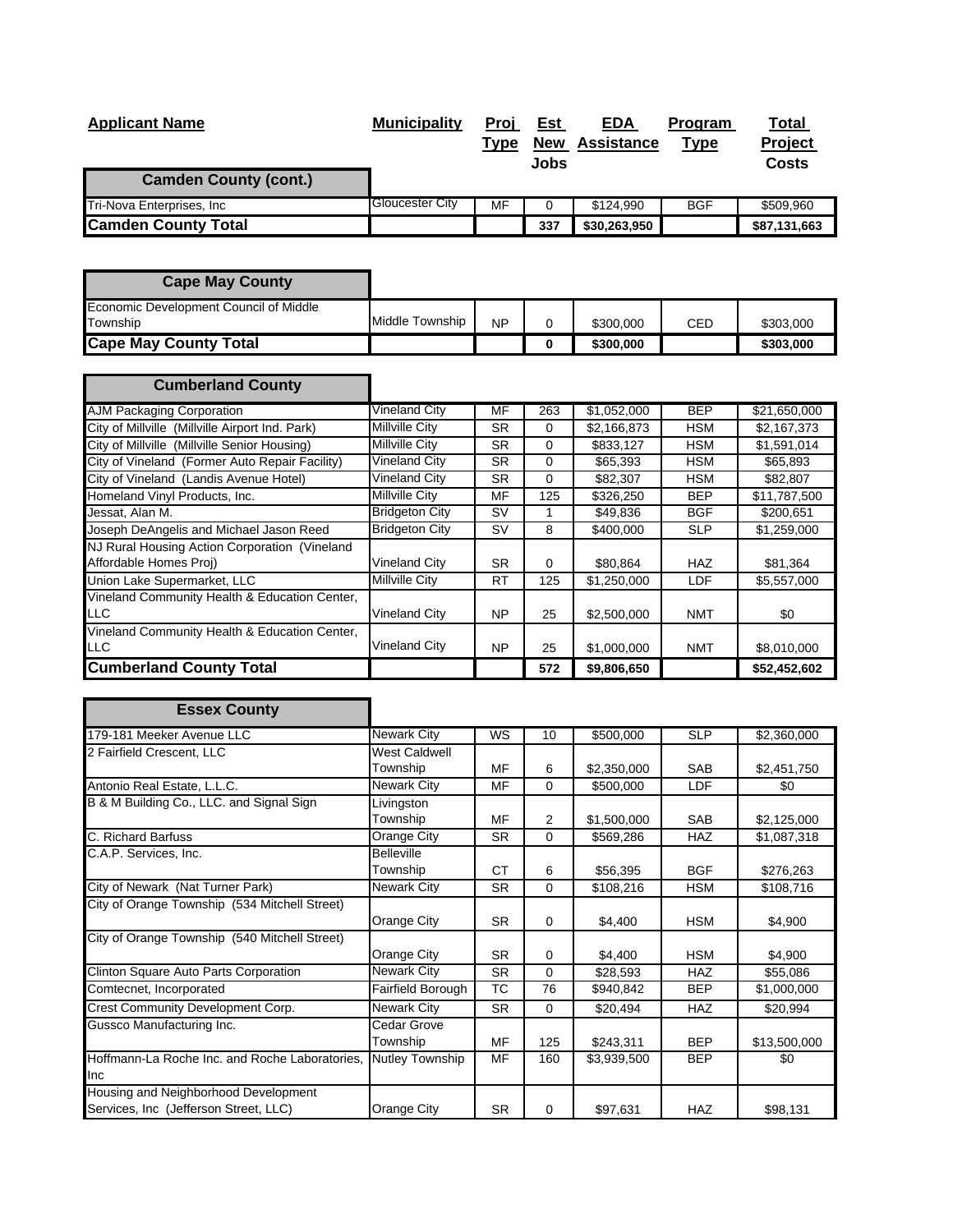| <b>Applicant Name</b>                                             | <b>Municipality</b>     | Proj                   | Est            | <b>EDA</b>            | Program     | <b>Total</b> |
|-------------------------------------------------------------------|-------------------------|------------------------|----------------|-----------------------|-------------|--------------|
|                                                                   |                         | <u>Type</u>            |                | <b>New Assistance</b> | <b>Type</b> | Project      |
|                                                                   |                         |                        | <b>Jobs</b>    |                       |             | <b>Costs</b> |
| <b>Essex County (cont.)</b>                                       |                         |                        |                |                       |             |              |
| Judith Woodruff                                                   | Maplewood               |                        |                |                       |             |              |
|                                                                   | Township                | <b>SR</b>              | $\mathbf 0$    | \$38,988              | HAZ         | \$145,820    |
| Judith Woodruff                                                   | Maplewood               |                        |                |                       |             |              |
|                                                                   | Township                | <b>SR</b>              | 0              | \$38,989              | <b>HAZ</b>  | \$4,045      |
| Kinton, Inc                                                       | <b>Newark City</b>      | WS                     | 4              | \$56,250              | <b>BGF</b>  | \$243,057    |
| Lincoln Park/Coast Cultural District, Inc.                        | <b>Newark City</b>      | <b>SR</b>              | $\mathbf 0$    | \$197,318             | HAZ         | \$197,818    |
| NeuroTrax Corporation                                             | Newark City             | <b>TC</b>              | 31             | \$250,000             | <b>TEC</b>  | \$1,900,000  |
| NeuroTrax Corporation                                             | Newark City             | $\overline{\text{TC}}$ | 15             | \$243,900             | <b>BEP</b>  | \$150,000    |
| Newark Downtown District Management<br>Corporation                | Newark City             | <b>NP</b>              | 6              | \$10,000,000          | SAB         | \$17,500,000 |
| <b>Rockland Corporation</b>                                       | <b>West Caldwell</b>    |                        |                |                       |             |              |
|                                                                   | Township                | <b>SR</b>              | 0              | \$155,122             | HAZ         | \$156,622    |
| The House of the Holy Comforter                                   | West Orange<br>Township | <b>NP</b>              | $\overline{2}$ | \$3,265,000           | SAB         | \$3,308,670  |
| Township of West Orange (549 Valley Road)                         | <b>West Orange</b>      |                        |                |                       |             |              |
|                                                                   | Township                | <b>SR</b>              | $\mathbf 0$    | \$425,019             | <b>HSM</b>  | \$425,519    |
| Vision of Hope Family Life Campus (Vision of<br>Hope Family Life) | <b>Newark City</b>      | <b>SR</b>              | $\mathbf 0$    | \$82,885              | <b>HAZ</b>  | \$83,385     |
| Young Men's Christian Association of Montclair,                   | Montclair               |                        |                |                       |             |              |
| New Jersey                                                        | Township                | <b>NP</b>              | 3              | \$7,473,387           | <b>SAB</b>  | \$7,608,750  |
| <b>Essex County Total</b>                                         |                         |                        | 446            | \$33,089,926          |             | \$54,816,744 |
|                                                                   |                         |                        |                |                       |             |              |
| <b>Gloucester County</b>                                          |                         |                        |                |                       |             |              |
| A H White Enterprises, Inc.                                       |                         |                        |                |                       |             |              |
|                                                                   | Monroe Township         | <b>SV</b>              | $\overline{7}$ | \$79,479              | <b>BGF</b>  | \$323,250    |
| Advanced Drainage Systems, Inc.                                   | Logan Township          | MF                     | 70             | \$9,000,000           | SAB         | \$16,184,250 |
| AIT Computers, Inc.                                               | Mantau                  | <b>SV</b>              | 5              | \$61,740              | <b>BGF</b>  | \$249,754    |
| Borough of Clayton (Wayne's Auto)                                 |                         |                        |                |                       |             |              |
|                                                                   | Clayton Borough         | <b>SR</b>              | $\mathbf 0$    | \$42,975              | <b>HSM</b>  | \$43,475     |
| Borough of National Park (Robert Hawthorne                        | <b>National Park</b>    |                        |                |                       |             |              |
| Landfill)                                                         | Borough                 | <b>SR</b>              | 0              | \$266,537             | HSM         | \$267,037    |
| Chelten House Products, Inc.                                      | Logan Township          | ΜF                     | 5              | \$375,000             | <b>SLP</b>  | \$776,250    |
| COIM USA Inc.                                                     | West Deptford           |                        |                |                       |             |              |
|                                                                   | Township                | MF                     | 45             | \$296,134             | <b>BEP</b>  | \$29,000,000 |
| Irfan Kayaalp                                                     | Franklin Township       | <b>SR</b>              | $\pmb{0}$      | \$7,023               | HAZ         | \$13,908     |
| MZR Real Estate, L.P.                                             | <b>West Deptford</b>    |                        |                |                       |             |              |
|                                                                   | Township                | MF                     | 90             | \$7,690,000           | SAB         | \$8,686,600  |
| Northforty, LLC                                                   | Pitman Borough          | OF                     | 2              | \$73,750              | <b>BGF</b>  | \$378,094    |
| Paulsboro Borough (Norman Swindell Site)                          | Paulsboro               |                        |                |                       |             |              |
|                                                                   | Borough                 | <b>SR</b>              | $\pmb{0}$      | \$61,716              | <b>HSM</b>  | \$62,216     |
| Township of Mantua (10 various sites)                             |                         |                        |                |                       |             |              |
|                                                                   | Mantua Township         | <b>SR</b>              | 0              | \$16,500              | <b>HSM</b>  | \$17,000     |
| Township of Monroe (Former American Training                      |                         |                        |                |                       |             |              |
| Site)                                                             | Monroe Township         | <b>SR</b>              | 0              | \$34,606              | <b>HSM</b>  | \$35,106     |
| Township of Monroe (Former Petro Kiryk Site)                      | Monroe Township         | SR                     | $\pmb{0}$      | \$63,082              | HSM         | \$63,582     |
| <b>Turkey Hill Realty Corporation</b>                             | Deptford<br>Township    | SR                     | $\mathsf 0$    | \$91,752              | HAZ         |              |
|                                                                   |                         |                        |                |                       |             | \$175,662    |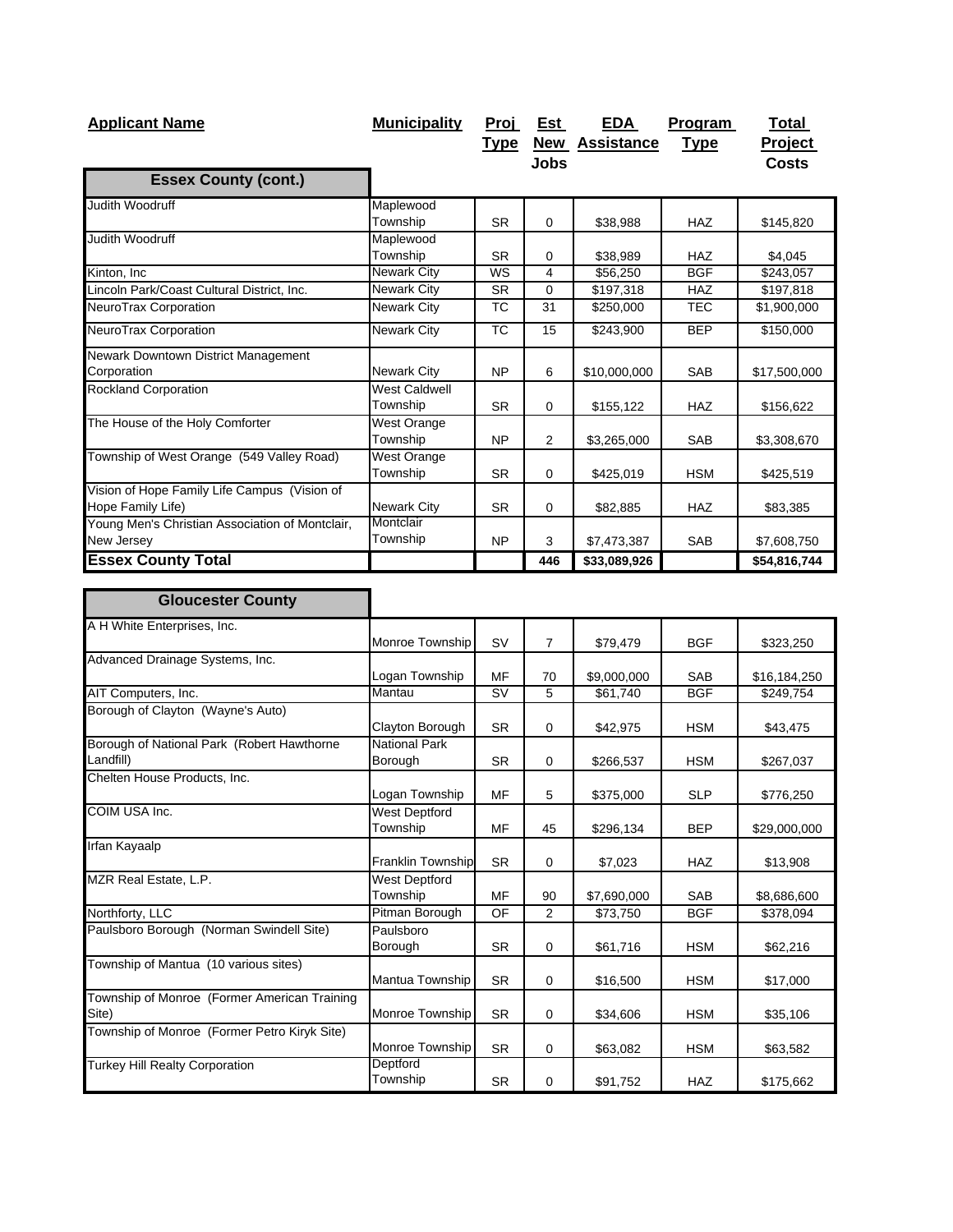| <b>Applicant Name</b>                                                                                       | <b>Municipality</b>   | <u>Proj</u><br><u>Type</u> | <u>Est</u><br><b>Jobs</b> | <u>EDA</u><br><b>New Assistance</b> | Program<br><b>Type</b> | Total<br>Project<br><b>Costs</b> |
|-------------------------------------------------------------------------------------------------------------|-----------------------|----------------------------|---------------------------|-------------------------------------|------------------------|----------------------------------|
| <b>Gloucester County (cont.)</b>                                                                            |                       |                            |                           |                                     |                        |                                  |
| <b>VMF Holdings, LLC</b>                                                                                    | Westville Borough     | <b>DS</b>                  | 12                        | \$148,750                           | <b>BGF</b>             | \$599,000                        |
| <b>Gloucester County Total</b>                                                                              |                       |                            | 236                       | \$18,309,044                        |                        | \$56,875,184                     |
| <b>Hudson County</b>                                                                                        |                       |                            |                           |                                     |                        |                                  |
| 1-800 Postcards, Inc. and Color Web Inc.                                                                    | <b>Jersey City</b>    | <b>RT</b>                  | 17                        | \$500,000                           | <b>SLP</b>             | \$4,001,250                      |
| <b>AFL Quality NY, LLC</b>                                                                                  | Secaucus Town         | MF                         | 181                       | \$1,203,234                         | <b>BEP</b>             | \$34,200,000                     |
| Automatic Data Processing, Inc. or nominee                                                                  | Jersey City           | <b>SV</b>                  | 175                       | \$2,845,500                         | <b>BEP</b>             | \$1,700,000                      |
| CGI North America, Inc.                                                                                     | <b>Jersey City</b>    | MF                         | 6                         | \$8,250,000                         | SAB                    | \$8,300,000                      |
| Citco Fund Services (USA), Inc. Development,<br>LLC; Development, LLC; Citco Technology<br>Management, Inc. | Jersey City           | <b>CM</b>                  | 203                       | \$10,150,000                        | <b>BEP</b>             | \$4,000,000                      |
| City of Bayonne (Route 440 Corridor East)                                                                   | <b>Bayonne City</b>   | <b>SR</b>                  | 0                         | \$378,484                           | <b>HSM</b>             | \$458,622                        |
| City of Hoboken (Old Todd Shipyard)                                                                         | Hoboken City          | <b>SR</b>                  | $\mathbf 0$               | $\overline{$19,893}$                | <b>HSM</b>             | \$19,893                         |
| ClassLink, Inc                                                                                              | Weehawken<br>Township | $\overline{TC}$            | 23                        | \$750,000                           | <b>TEC</b>             | \$4,265,000                      |
| <b>DB Services NJ</b>                                                                                       | Jersey City           | SV                         | 1600                      | \$39,520,000                        | <b>BEP</b>             | \$198,620,000                    |
| Damascus Bakery, Inc.                                                                                       | Secaucus Town         | <b>CM</b>                  | 180                       | \$414,000                           | <b>BEP</b>             | \$8,000,000                      |
| Damascus Bakery, Inc.                                                                                       | Secaucus Town         | MF                         | 180                       | \$7,750,000                         | SAB                    | \$8,630,330                      |
| Damascus Bakery, Inc.                                                                                       | Secaucus Town         | MF                         | 0                         | \$750,000                           | <b>DIR</b>             | \$750,000                        |
| E*Trade Financial Corporation and Subsidiaries                                                              | Jersey City           | CМ                         | 325                       | \$2,710,500                         | <b>BEP</b>             | \$8,500,000                      |
| Estate of John Magullian                                                                                    | <b>Kearny Town</b>    | <b>SR</b>                  | 0                         | \$168,170                           | HAZ                    | \$328,832                        |
| ExlService Holdings, Inc. and its subsidiaries                                                              | Jersey City           | SV                         | 83                        | \$4,150,000                         | <b>BEP</b>             | \$150,000                        |
| Falcon International Distributors, LLC                                                                      | Jersey City           | DS                         | 60                        | \$456,000                           | <b>BEP</b>             | \$2,000,000                      |
| IPC Systems Inc                                                                                             | Jersey City           | ТC                         | 149                       | \$6,464,118                         | BEP                    | \$500,000                        |
| ITelagen, LLC                                                                                               | Jersey City           | $\overline{\text{TC}}$     | 35                        | \$550,699                           | <b>BEP</b>             | \$105,000                        |
| Journal Square Properties, LLC<br>New York Produce, Inc.                                                    | <b>Jersey City</b>    | OF                         | 755                       | \$4,200,000                         | <b>NMT</b>             | \$11,542,530                     |
|                                                                                                             | Secaucus Town         | WS                         | 55                        | \$656,906                           | <b>BEP</b>             | \$800,000                        |
| Opera Solutions, LLC.<br>Paribas North America, Inc.and BNP Paribas                                         | Jersey City           | SV                         | 235                       | \$11,750,000                        | <b>BEP</b>             | \$2,800,000                      |
| RCC, In Inc.                                                                                                | Jersey City           | SV                         | 600                       | \$22,704,910                        | <b>BEP</b>             | \$22,000,000                     |
| Sarfati, LLC                                                                                                | Secaucus Town         | MF                         | 14                        | \$750,000                           | <b>SLP</b>             | \$4,464,000                      |
| Scivantage, Inc.                                                                                            | Jersey City           | ТC                         | 120                       | \$1,879,819                         | <b>BEP</b>             | \$50,000                         |
| <b>VectorMAX Corporation</b>                                                                                | <b>Jersey City</b>    | $\overline{TC}$            | 240                       | \$2,212,800                         | <b>BEP</b>             | \$550,000                        |
| <b>Hudson County Total</b>                                                                                  |                       |                            | 5,236                     | \$131,185,033                       |                        | \$326,735,457                    |

| <b>Hunterdon County</b>       |                  |    |    |           |            |             |
|-------------------------------|------------------|----|----|-----------|------------|-------------|
| NovaDel Pharma Inc.           | Raritan Township | ТC | 15 | \$212,250 | <b>BEP</b> | \$2,500,000 |
| Skyview Farms, LLC            | Frenchtown       |    |    |           |            |             |
|                               | <b>Borough</b>   | MF | 0  | \$36,952  | <b>BGF</b> | \$166,404   |
| <b>Hunterdon County Total</b> |                  |    | 15 | \$249,202 |            | \$2,666,404 |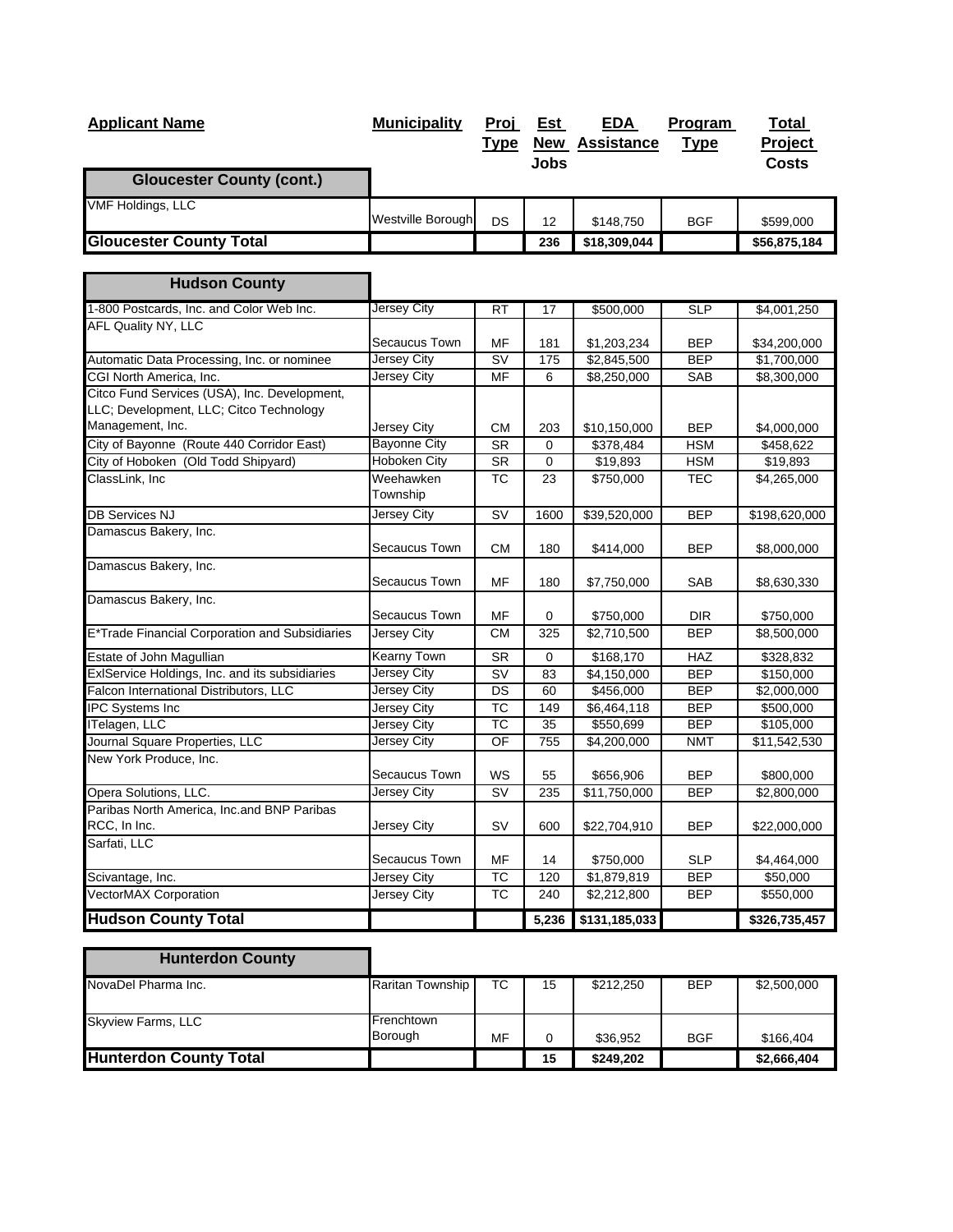| <b>Applicant Name</b>                           | <b>Municipality</b> | Proj            | Est            | <u>EDA</u>            | Program     | <b>Total</b>   |
|-------------------------------------------------|---------------------|-----------------|----------------|-----------------------|-------------|----------------|
|                                                 |                     | <u>Type</u>     |                | <b>New Assistance</b> | <b>Type</b> | <b>Project</b> |
|                                                 |                     |                 | <b>Jobs</b>    |                       |             | <b>Costs</b>   |
| <b>Mercer County</b>                            |                     |                 |                |                       |             |                |
| 222 West State Street Urban Renewal Corp.       | <b>Trenton City</b> | $\overline{NP}$ | $\mathbf 0$    | \$750,000             | CED         | \$750,000      |
| 222 West State Street Urban Renewal Corp.       | <b>Trenton City</b> | <b>NP</b>       | 3              | \$640,000             | <b>DIR</b>  | \$5,370,250    |
| City of Trenton                                 | <b>Trenton City</b> | <b>CM</b>       | 0              | \$18,250,000          | <b>SAB</b>  | \$19,892,438   |
| City of Trenton (Fisher Site)                   | <b>Trenton City</b> | <b>SR</b>       | $\mathbf 0$    | \$60,341              | <b>HSM</b>  | \$60,841       |
| City of Trenton (Pukala Site)                   | <b>Trenton City</b> | <b>SR</b>       | $\Omega$       | \$104,009             | <b>HSM</b>  | \$104,509      |
| <b>Estate of Frederick Bentley</b>              | Lawrence            |                 |                |                       |             |                |
|                                                 | Township            | <b>SR</b>       | $\mathbf 0$    | \$44,321              | <b>HAZ</b>  | \$88,253       |
| <b>Estate of Frederick Bentley</b>              | Lawrence            |                 |                |                       |             |                |
|                                                 | Township            | <b>SR</b>       | $\mathbf 0$    | \$19,361              | <b>HAZ</b>  | \$690          |
| Hamilton Area Young Men's Christian Association | Hamilton            |                 |                |                       |             |                |
|                                                 | Township            | <b>SV</b>       | $\overline{7}$ | \$5,500,000           | <b>SAB</b>  | \$5,587,500    |
| Impliant, Inc.                                  | Princeton           | <b>RD</b>       | 11             | \$139,334             | <b>BEP</b>  | \$286,000      |
|                                                 | Borough             |                 |                |                       |             |                |
| IntegriChain, Inc.                              | Princeton           | <b>TC</b>       | 34             | \$1,000,000           | <b>TEC</b>  | \$4,029,671    |
|                                                 | Borough             |                 |                |                       |             |                |
| <b>Jersey Precast Corp</b>                      | Hamilton            |                 |                |                       |             |                |
|                                                 | Township            | MF              | 50             | \$157,375             | <b>BEP</b>  | \$9,750,000    |
| KPMC, Inc.                                      | <b>Trenton City</b> | MF              | 2              | \$150,000             | <b>BGF</b>  | \$605,000      |
| New Jersey Academy of Family Physicians, Inc.   |                     |                 |                |                       |             |                |
|                                                 | <b>Trenton City</b> | <b>NP</b>       | 4              | \$178,750             | <b>SLP</b>  | \$728,000      |
| NRS, LLC                                        | <b>Trenton City</b> | MF              | 6              | \$73,867              | <b>SLP</b>  | \$746,000      |
|                                                 |                     |                 |                |                       |             |                |
| SEABOARD SERVICE, a New Jersey corporation      | Lawrence            |                 |                |                       |             |                |
|                                                 | Township            | <b>SR</b>       | 0              | \$750,000             | <b>HAZ</b>  | \$758,000      |
| SeniorCare of Hamilton, LLC                     | Hamilton            |                 |                |                       |             |                |
|                                                 | Township            | <b>NH</b>       | 3              | \$530,000             | <b>SAB</b>  | \$539,309      |
| <b>Mercer County Total</b>                      |                     |                 | 120            | \$28,347,358          |             | \$49,296,461   |

| <b>Middlesex County</b>                   |                             |           |          |               |            |               |
|-------------------------------------------|-----------------------------|-----------|----------|---------------|------------|---------------|
| 23 Clawson, LLC                           | Piscataway                  | MF        | 0        | \$275,000     | <b>BGF</b> | \$1,408,125   |
| Access Capital International Corp.        | Perth Amboy                 | <b>SV</b> | 3        | \$120,000     | <b>NDA</b> | \$492,000     |
| City of New Brunswick (Heldrich Center)   | New Brunswick<br>City       | <b>SR</b> | 0        | \$1,000,000   | <b>HSM</b> | \$1,315,101   |
| Converted Organics of Woodbridge          | Woodbridge<br>Township      | <b>RC</b> | 18       | \$17,500,000  | <b>SAB</b> | \$22,000,000  |
| Corente, Inc.                             | East Brunswick<br>Twp.      | <b>TC</b> | 47       | \$1,000,000   | <b>TEC</b> | \$3,500,000   |
| EPAC Technologies, Inc.                   | Edison Twp.                 | MF        | 25       | \$163,793     | <b>BEP</b> | \$7,850,000   |
| Estate of Louis Ambrogio                  | Woodbridge<br>Township      | <b>SR</b> | 0        | \$29,027      | <b>HAZ</b> | \$69,325      |
| Hapag-Lloyd (America) Inc.                | Middlesex<br>Borough        | <b>DS</b> | 145      | \$758,713     | <b>BEP</b> | \$577,730     |
| Jewish Renaissance Medical Center, Inc.   | Perth Amboy                 | <b>NP</b> | 37       | \$7,500,000   | <b>SAB</b> | \$13,766,000  |
| Lehman Brothers Holdings Inc.             | Piscataway                  | <b>SV</b> | 30       | \$125,000,000 | <b>SFF</b> | \$385,657,305 |
| Milltown-Ford Avenue Redevelopment Agency | Milltown Borough            | <b>SR</b> | $\Omega$ | \$5,000,000   | <b>HSM</b> | \$5,050,500   |
| Novo Nordisk                              | Plainsboro<br>Township      | ТC        | 211      | \$5,405,932   | <b>BEP</b> | \$120,000,000 |
| Phoenix Container, Inc.                   | North Brunswick<br>Township | MF        | 4        | \$1,000,000   | <b>SAB</b> | \$1,329,650   |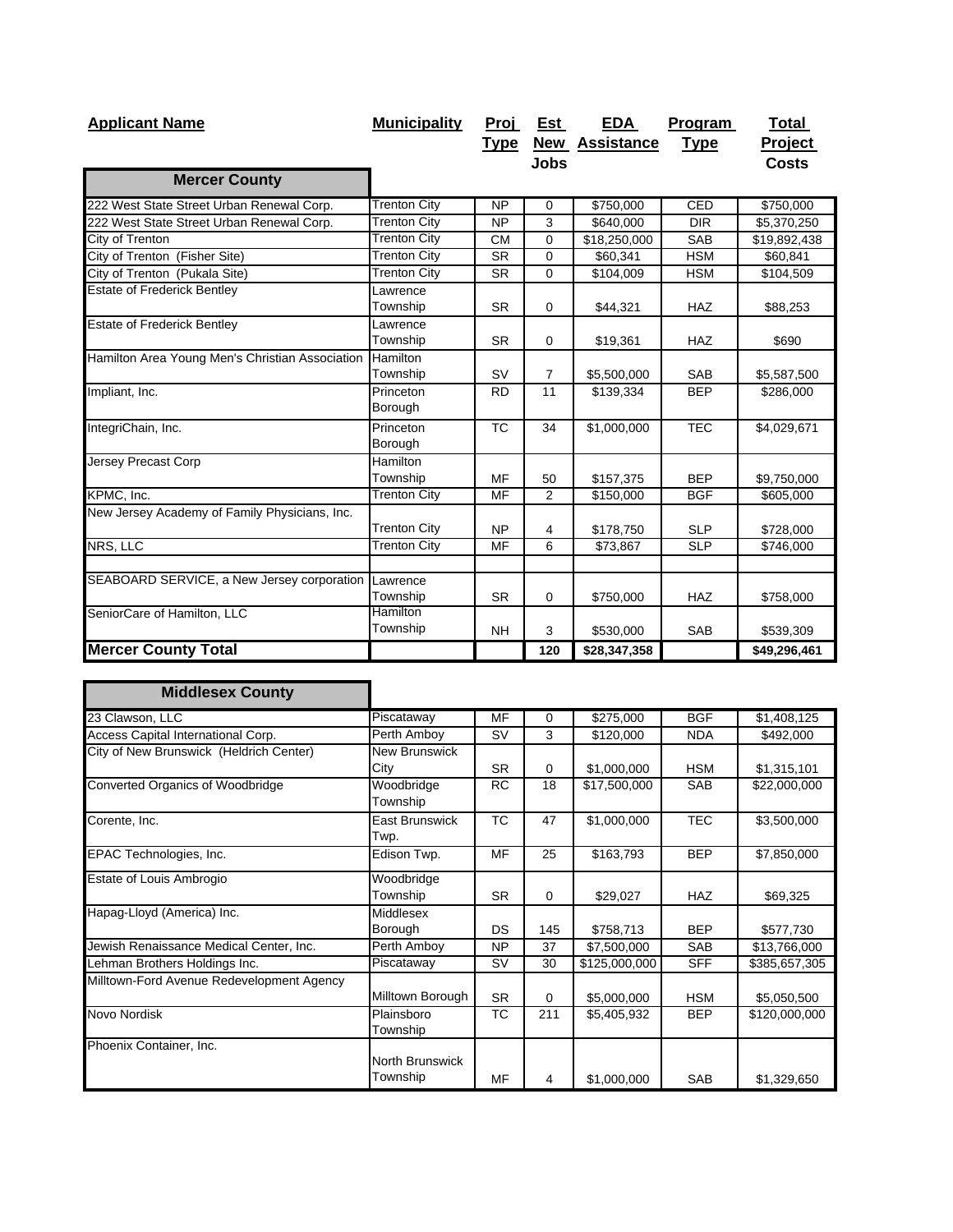| <b>Applicant Name</b>                                    | <b>Municipality</b>                       | <u>Proj</u><br><u>Type</u>     | <u>Est</u><br><b>Jobs</b> | <b>EDA</b><br><b>New Assistance</b> | Program<br><b>Type</b>   | <b>Total</b><br>Project<br><b>Costs</b> |
|----------------------------------------------------------|-------------------------------------------|--------------------------------|---------------------------|-------------------------------------|--------------------------|-----------------------------------------|
| <b>Middlesex County (cont.)</b>                          |                                           |                                |                           |                                     |                          |                                         |
| Polymer Dynamix, LLC                                     | South Plainfield<br>Borough               | <b>MF</b>                      | 12                        | \$1,300,000                         | SAB                      | \$1,350,000                             |
| Recycle, Inc. East                                       | South Plainfield<br>Borough               | MF                             | 10                        | \$673,500                           | <b>BGF</b>               |                                         |
| RMJ Laboratories, Inc.                                   |                                           |                                |                           |                                     |                          | \$1,563,548                             |
| Ruby Real Estate & Management, Inc.                      | Edison Township<br><b>New Brunswick</b>   | MF                             | 15                        | \$750,000                           | <b>SLP</b>               | \$1,650,000                             |
| SBD Net Products, Inc.                                   | City<br><b>East Brunswick</b><br>Township | SV<br>$\overline{\mathsf{sv}}$ | 12<br>70                  | \$291,250<br>\$888,125              | <b>BGF</b><br><b>BEP</b> | \$1,165,000<br>\$115,000                |
| <b>Middlesex County Total</b>                            |                                           |                                | 639                       | \$168,655,340                       |                          | \$568,859,284                           |
| <b>Monmouth County</b>                                   |                                           |                                |                           |                                     |                          |                                         |
| Signum Biosciences                                       | South Brunswick<br>Twp.                   |                                | 14                        | \$1,000,000                         |                          | \$6,700,000                             |
| SRSB Holdings Limited Liability Company                  | <b>New Brunswick</b><br>City              | <b>MF</b>                      | 0                         | \$750,000                           | LDF                      | \$0                                     |
| <b>SRSB Holdings LLC</b>                                 | <b>New Brunswick</b><br>City              | MF                             | 18                        | \$3,300,000                         | SAB                      | \$4,610,000                             |
| Steel Fab Realty, LLC.                                   | <b>Edison Township</b>                    | MF                             | 193                       | \$1,039,421                         | BEP                      | \$20,170,000                            |
| Trimco Display, LLC                                      | Carteret Borough                          | MF                             | 260                       | \$799,500                           | BEP                      | \$1,285,000                             |
| Tris Pharma, Inc.                                        | South Brunswick                           | MF                             | 50                        | \$4,900,000                         | SAB                      | \$5,900,000                             |
| V-4 Holdings, LLC                                        | South Plainfield<br>Borough               | MF                             | 18                        | \$2,100,000                         | SAB                      | \$3,358,750                             |
| Borough of Neptune City (Former East Coast Ice<br>Co.    | <b>Neptune City</b><br>Borough            | <b>SR</b>                      | 0                         | \$73,496                            | <b>HSM</b>               | \$73,496                                |
| City Works West Lake, LLC (West Lake Avenue<br>BDA)      | Neptune<br>Township                       | <b>SR</b>                      | 0                         | \$108,669                           | HAZ                      | \$109,169                               |
| CommVault Systems, Inc.                                  | Oceanport                                 | <b>TC</b>                      | 180                       | \$3,755,745                         | <b>BEP</b>               | \$4,000,000                             |
| EdmondMarks Technologies, Inc.                           | Neptune<br>Township                       | MF                             | 3                         | \$262,500                           | <b>SLP</b>               | \$715,000                               |
| Estate of Charles E. Cortelyou                           | Oceanport<br>Borough                      | SR                             | 0                         | \$127,668                           | HAZ                      | \$243,730                               |
| Estate of Charles E. Cortelyou                           | Oceanport<br>Borough                      | SR                             | 0                         | \$33,838                            | HAZ                      | \$3,576                                 |
| Foster's Auto Service, Inc.                              | <b>Wall Township</b>                      | <b>SR</b>                      | 0                         | \$49,755                            | HAZ                      | \$51,255                                |
| Garden State Precast, Inc.                               | <b>Wall Township</b>                      | MF                             | $\overline{7}$            | \$750,000                           | SLP                      | \$2,295,000                             |
| Hatteras Press, Inc.                                     | <b>Tinton Falls</b><br>Borough            | MF                             | 12                        | \$2,300,000                         | SAB                      | \$2,620,000                             |
| High Point Safety and Insurance Management<br>Corp.      | Red Bank<br>Borough                       | CM                             | 74                        | \$215,199                           | <b>BEP</b>               | \$2,250,780                             |
| Ranney School                                            | <b>Tinton Falls</b><br>Borough            | NP                             | 4                         | \$17,197,175                        | SAB                      | \$17,000,000                            |
| Shore Arthritis and Rheumatism Associates<br>Corporation | Ocean Township                            | SV                             | $\overline{\mathbf{4}}$   | \$70,000                            | <b>NDA</b>               | \$139,000                               |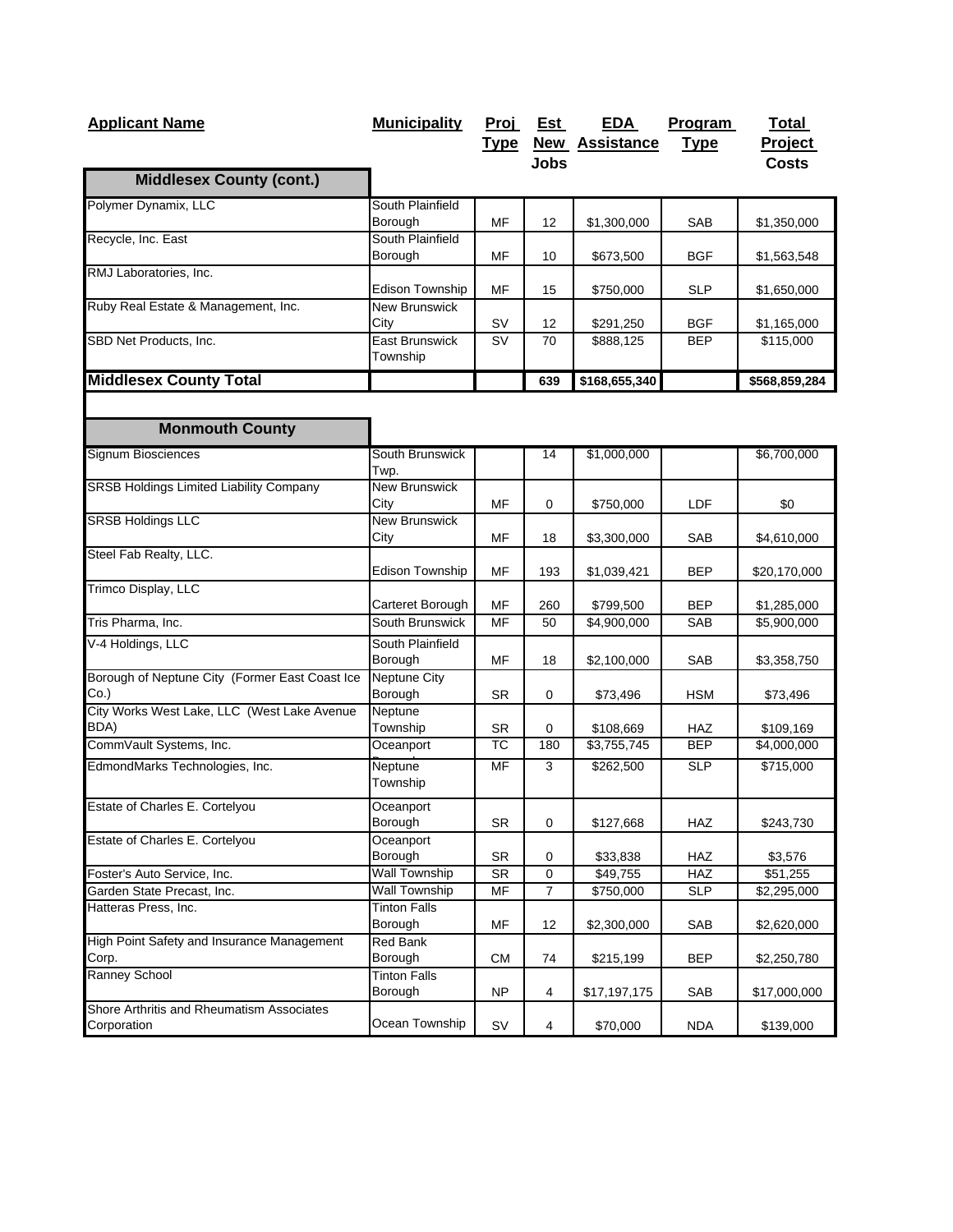| <b>Applicant Name</b>                        | <b>Municipality</b>                      | Proj<br><b>Type</b> | Est         | EDA<br><b>New Assistance</b> | Program<br><b>Type</b> | Total<br><b>Project</b> |
|----------------------------------------------|------------------------------------------|---------------------|-------------|------------------------------|------------------------|-------------------------|
| <b>Monmouth County (cont.)</b>               |                                          |                     | <b>Jobs</b> |                              |                        | Costs                   |
| The Community YMCA                           | Single County -<br><b>Multi City</b>     | <b>NP</b>           | 8           | \$2,253,360                  | <b>SAB</b>             | \$2,368,000             |
| Township of Neptune (1611 Sewall Avenue)     | Neptune<br>Township                      | <b>SR</b>           | 0           | \$28,578                     | <b>HSM</b>             | \$55,057                |
| <b>Monmouth County Total</b>                 |                                          |                     | 845         | \$41,114,904                 |                        | \$73,947,813            |
| <b>Morris County</b>                         |                                          |                     |             |                              |                        |                         |
| Bain's Automotive, Inc.                      | Roxbury<br>Township                      | <b>SR</b>           | 0           | \$708,916                    | <b>HAZ</b>             | \$897,160               |
| Bain's Automotive, Inc.                      | Roxbury<br>Township                      | <b>SR</b>           | $\Omega$    | \$199,922                    | <b>HAZ</b>             | \$18,675                |
| Berlex, Inc. and Affiliates                  | Montville<br>Township                    | MF                  | 350         | \$12,518,188                 | <b>BEP</b>             | \$500,000               |
| Ferring Pharmaceuticals, Inc.                | Parsippany-Troy<br>Hills Twp.            | MF                  | 92          | \$3,927,466                  | <b>BEP</b>             | \$1,790,000             |
| L.P. Thebault Company                        |                                          |                     |             |                              |                        |                         |
|                                              | Parsippany-Troy<br><b>Hills Township</b> | MF                  | 16          | \$5,130,000                  | <b>SAB</b>             | \$5,190,174             |
| McKinsey&Company                             | <b>Florham Park</b>                      | <b>SV</b>           | 340         | \$9,677,250                  | <b>BEP</b>             | \$2,400,000             |
| The Morristown-Beard School Inc.             | <b>Morristown Town</b>                   | <b>NP</b>           | 8           | \$14,500,000                 | <b>SAB</b>             | \$16,379,942            |
| Township of Morris (Former Pecar Mobil Site) | Morris Township                          | <b>SR</b>           | 0           | \$17,770                     | <b>HSM</b>             | \$17,770                |
| Viewpointe Archive Services, L.L.C.          | Parsippany-Troy<br>Hills Twp.            | <b>SV</b>           | 27          | \$1,349,460                  | <b>BEP</b>             | \$725,000               |
| <b>Morris County Total</b>                   |                                          |                     | 833         | \$48,028,972                 |                        | \$27,918,721            |

| <b>Multi Counties</b>       |           |           |    |             |     |             |
|-----------------------------|-----------|-----------|----|-------------|-----|-------------|
| Community Options, Inc.     | Statewide | <b>NP</b> |    | \$4,840,000 | SAB | \$5,350,000 |
| <b>Multi Counties Total</b> |           |           | 17 | \$4,840,000 |     | \$5,350,000 |

| <b>Ocean County</b>                             |                       |           |          |           |            |             |
|-------------------------------------------------|-----------------------|-----------|----------|-----------|------------|-------------|
| Borough of Point Pleasant Beach (Sea Coast Oil) | <b>Point Pleasant</b> |           |          |           |            |             |
|                                                 | Beach Borough         | <b>SR</b> | 0        | \$63,160  | <b>HSM</b> | \$63,660    |
| Joseph P. Hayes Theatre, Inc.                   | Beach Haven           |           |          |           |            |             |
|                                                 | Borough               | <b>NP</b> | 9        | \$400,000 | <b>GTE</b> | \$4,000,000 |
| Township of Plumsted (6 Main Street)            | Plumsted              |           |          |           |            |             |
|                                                 | Township              | <b>SR</b> | $\Omega$ | \$39.247  | <b>HSM</b> | \$39,747    |
| <b>Ocean County Total</b>                       |                       |           | 9        | \$502,407 |            | \$4,103,407 |

| <b>Passaic County</b>                         |                |           |     |             |            |              |
|-----------------------------------------------|----------------|-----------|-----|-------------|------------|--------------|
| 690 Union Blvd. Assoc., L.L.C.                |                |           |     |             |            |              |
|                                               | Totowa Borough | MF        | 20  | \$4,367,896 | <b>SAB</b> | \$4,100,000  |
| Acey Industries, Inc.                         | Paterson City  | SV        | 2   | \$65,025    | <b>BGF</b> | \$291,000    |
| <b>BAE SYSTEMS Information and Electronic</b> | Totowa Borough | ТC        | 130 | \$5,041,400 | <b>BEP</b> | \$20,000,000 |
| Systems Int Integration Inc.                  |                |           |     |             |            |              |
| Challenge Printing Company, Inc., The         | Clifton City   | MF        | 4   | \$2,000,000 | <b>SAB</b> | \$2,470,000  |
| City of Paterson (Columbia Textile Mill)      | Paterson City  | <b>SR</b> | 0   | \$122,012   | <b>HSM</b> | \$122,512    |
| City of Paterson-Department of Community Dev. |                |           |     |             |            |              |
| (Former ATP Processors)                       | Paterson City  | <b>SR</b> | 0   | \$13,530    | <b>HSM</b> | \$14,030     |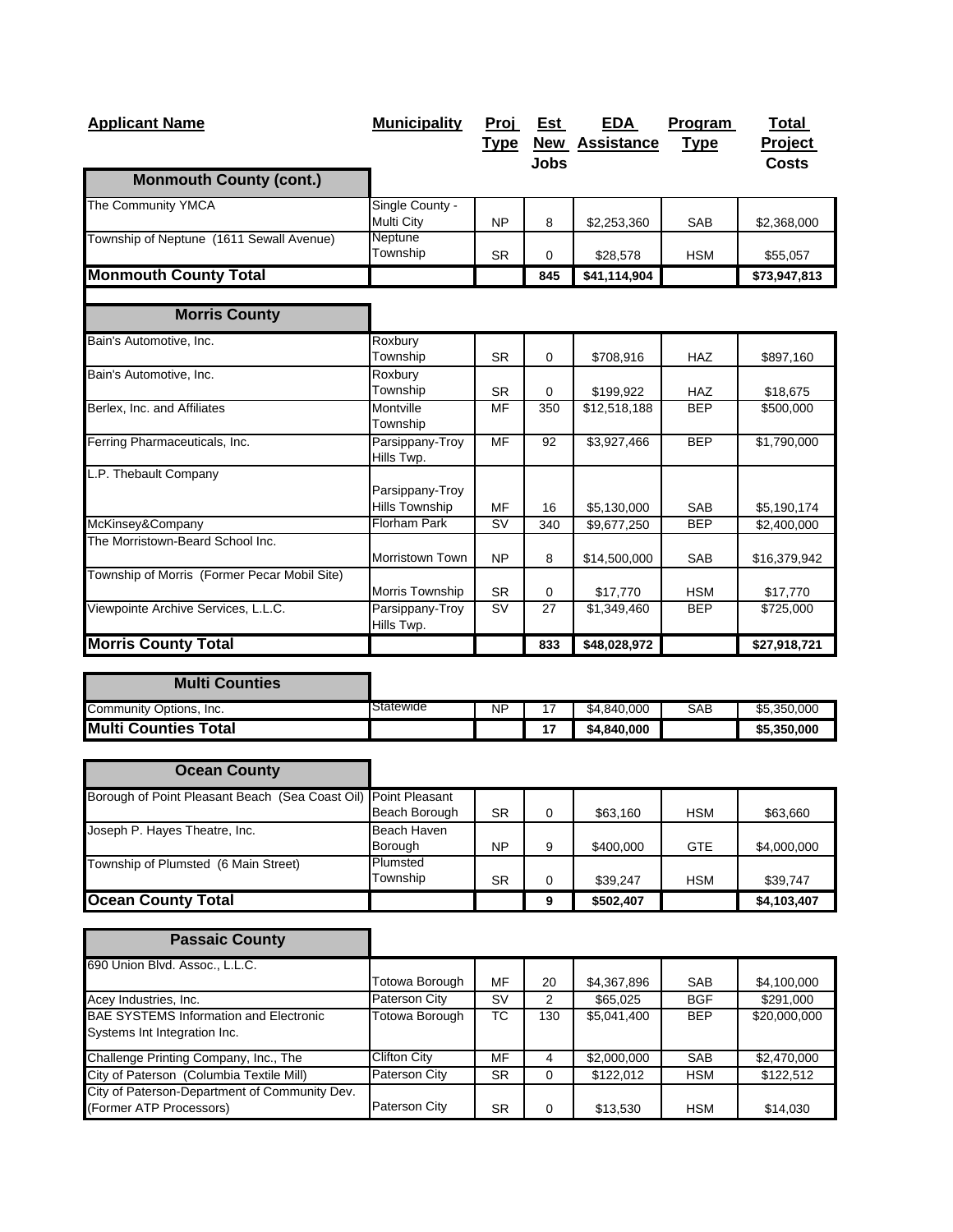| <b>Applicant Name</b>                                                           | <b>Municipality</b>             | <u>Proj</u><br><u>Type</u> | <u>Est</u><br><b>Jobs</b> | EDA<br>New Assistance | Program<br><b>Type</b> | Total<br>Project<br><b>Costs</b> |
|---------------------------------------------------------------------------------|---------------------------------|----------------------------|---------------------------|-----------------------|------------------------|----------------------------------|
| <b>Passaic County (cont.)</b>                                                   |                                 |                            |                           |                       |                        |                                  |
| City of Paterson-Department of Community Dev.<br>(NJ Transit Market St. Garage) | Paterson City                   | <b>SR</b>                  | 0                         | \$5,500               | <b>HSM</b>             | \$6,000                          |
| City of Paterson-Department of Community Dev.<br>(Salvatore Verga)              | Paterson City                   | <b>SR</b>                  | 0                         | \$7,150               | <b>HSM</b>             | \$7,650                          |
| Jersey Partners, LLC                                                            | <b>West Paterson</b><br>Borough | SV                         | 14                        | \$680,000             | <b>SLP</b>             | \$1,710,000                      |
| Princeton Laundry, Inc.                                                         | Paterson City                   | <b>SV</b>                  | 75                        | \$111,041             | <b>BEP</b>             | \$8,000,000                      |
| Register Lithographers, Ltd.                                                    | Clifton City                    | MF                         | 17                        | \$7,300,000           | SAB                    | \$7,431,500                      |
| <b>Passaic County Total</b>                                                     |                                 |                            | 262                       | \$19,713,554          |                        | \$44,152,692                     |
| <b>Salem County</b>                                                             |                                 |                            |                           |                       |                        |                                  |
| Carneys Point Township (Shell Road)                                             | Carneys Point                   |                            |                           |                       |                        |                                  |
|                                                                                 | Township                        | <b>SR</b>                  | 0                         | \$6,922               | <b>HSM</b>             | \$7,422                          |
| City of Salem (Former Sunoco Service Station)                                   | Salem City                      | <b>SR</b>                  | 0                         | \$62,022              | <b>HSM</b>             | \$62,522                         |
| City of Salem (McCarthy's Bar)                                                  | Salem City                      | <b>SR</b>                  | 0                         | \$62,022              | <b>HSM</b>             | \$62,522                         |
| Independence Realty Group, LLC                                                  | Carneys Point<br>Township       | RT                         | 2                         | \$120,000             | <b>SLP</b>             | \$770,750                        |
| <b>Salem County Total</b>                                                       |                                 |                            | $\mathbf{2}$              | \$250,966             |                        | \$903,216                        |
|                                                                                 |                                 |                            |                           |                       |                        |                                  |
| <b>Somerset County</b>                                                          |                                 |                            |                           |                       |                        |                                  |
| Aeterna Zentaris                                                                | Warren Twp.                     | CM                         | 25                        | \$1,250,000           | <b>BEP</b>             | \$800,000                        |
| Borough of Somerville (Somerville Landfill)                                     | Somerville<br>Borough           | <b>SR</b>                  |                           |                       |                        |                                  |
| Borough of Somerville (Somerville Landfill)                                     | Somerville                      |                            | 0                         | \$297,045             | <b>HSM</b>             | \$297,545                        |
|                                                                                 | Borough                         | <b>SR</b>                  | 0                         | \$209,843             | HSM                    | \$210,343                        |
| Chromis Fiberoptics, Inc.                                                       | Warren Township                 | $\overline{\text{TC}}$     | 22                        | \$1,000,000           | <b>TEC</b>             | \$3,490,000                      |
| Dynamic Mobile Data Systems, Inc.                                               | Franklin Twp.                   | <b>TC</b>                  | 15                        | \$750,000             | <b>TEC</b>             | \$2,680,000                      |
| Far Hills Country Day School                                                    |                                 |                            |                           |                       |                        |                                  |
|                                                                                 | Far Hills Borough               | <b>NP</b>                  | $\overline{2}$            | \$4,000,000           | SAB                    | \$9,811,770                      |
| Integrium, LLC                                                                  | <b>Bedminster</b><br>Township   | <b>RD</b>                  | 37                        | \$697,048             | <b>BEP</b>             | \$1,130,000                      |
| Nistica Inc.                                                                    | <b>Bridgewater</b><br>Township  | $\overline{\text{TC}}$     | 10                        | \$1,000,000           | <b>TEC</b>             | \$5,675,000                      |
| Piper Holdings, L.L.C.                                                          | <b>Franklin Township</b>        | ${\sf CM}$                 | 20                        | \$750,000             | <b>SLP</b>             | \$1,810,000                      |
| QUALCOMM Flarion Technologies, Inc.                                             | <b>Bridgewater</b><br>Township  | <b>MF</b>                  | 95                        | \$1,932,300           | <b>BEP</b>             | \$20,117,000                     |
| Somerset Hills Learning Institute, Inc.                                         | <b>Bedminster</b><br>Township   | <b>NP</b>                  | 9                         | \$3,000,000           | SAB                    | \$3,059,817                      |
| The Louis Berger Group                                                          | Franklin Twp.                   | SV                         | 33                        | \$114,098             | <b>BEP</b>             | \$1,500,000                      |
| The Pingry Corporation                                                          | <b>Bernards</b><br>Township     | <b>NP</b>                  | 5                         | \$8,000,000           | SAB                    | \$8,090,000                      |
| <b>VELOX Semiconductor</b>                                                      | Franklin Township               | TC                         | 35                        | \$277,030             | <b>BEP</b>             | \$200,000                        |
| <b>VELOX Semiconductor Corporation</b>                                          | Franklin Twp.                   |                            | 35                        | \$1,000,000           | TEC                    | \$8,662,000                      |
| <b>Somerset County Total</b>                                                    |                                 |                            | 343                       | \$24,277,364          |                        | \$67,533,475                     |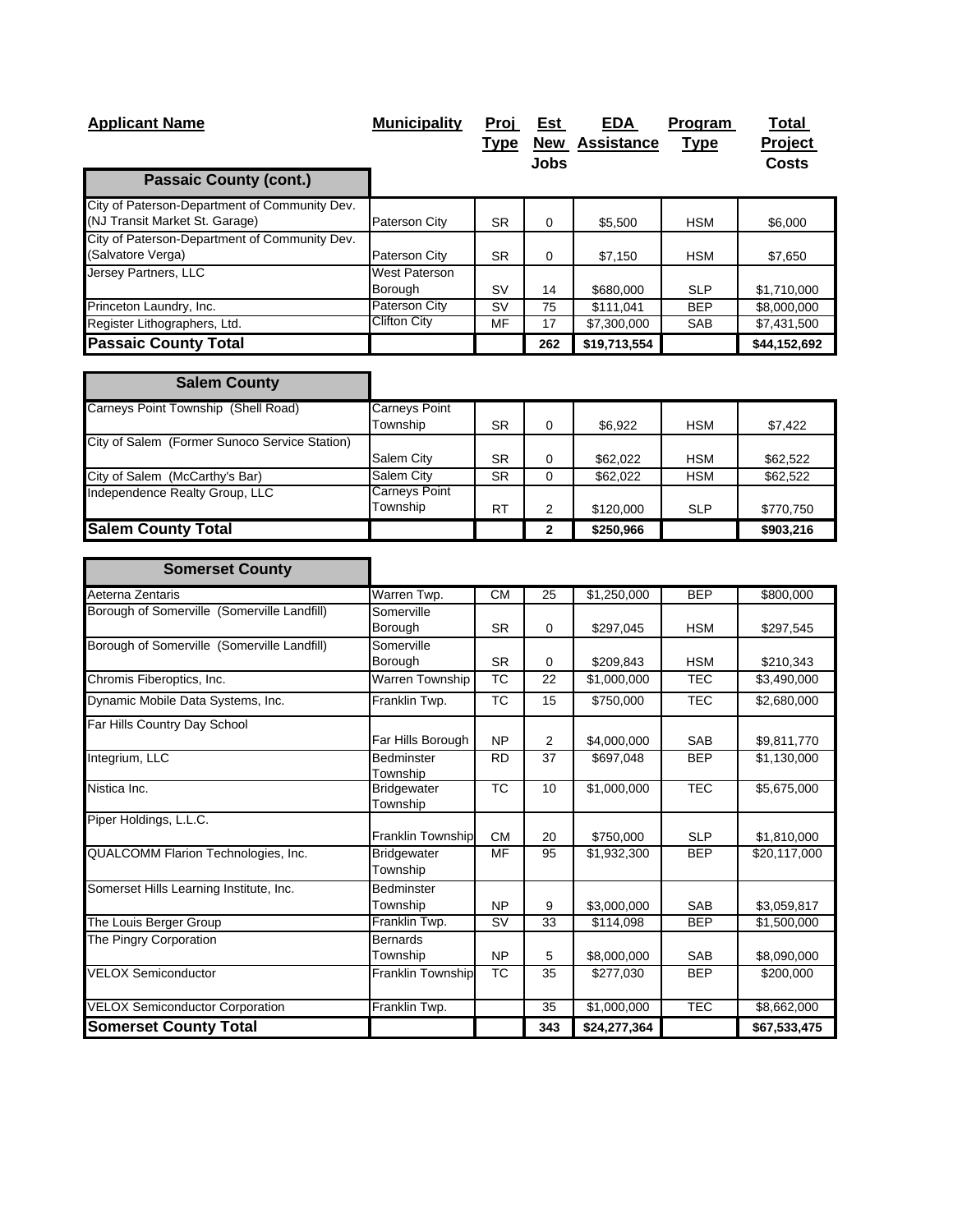| <b>Applicant Name</b>                                     | <b>Municipality</b>              | <u>Proj</u>     | <u>Est</u>  | <b>EDA</b>            | Program     | Total        |
|-----------------------------------------------------------|----------------------------------|-----------------|-------------|-----------------------|-------------|--------------|
|                                                           |                                  | <b>Type</b>     |             | <b>New Assistance</b> | <b>Type</b> | Project      |
| <b>Sussex County</b>                                      |                                  |                 | <b>Jobs</b> |                       |             | <b>Costs</b> |
| Schneider and Marquard, Inc.                              | Newton Town                      | MF              | 8           | \$527,500             | <b>BGF</b>  | \$1,055,000  |
| <b>Sussex County Total</b>                                |                                  |                 | 8           | \$527,500             |             | \$1,055,000  |
|                                                           |                                  |                 |             |                       |             |              |
| <b>Union County</b>                                       |                                  |                 |             |                       |             |              |
| 385 Hillside Avenue Realty, LLC/Beau Label                |                                  |                 |             |                       |             |              |
| Manufacturing, Inc.                                       | Hillside Township                | <b>MF</b>       | 39          | \$1,550,000           | <b>SAB</b>  | \$2,925,750  |
| 825 Lehigh Realty LLC                                     | <b>Union Township</b>            | M <sub>F</sub>  | 40          | \$2,400,000           | SAB         | \$3,620,000  |
| 825 Lehigh Realty LLC                                     | <b>Union Township</b>            | <b>MF</b>       | $\mathbf 0$ | \$480,000             | <b>DIR</b>  | \$0          |
| A&H Products, Inc.                                        | Hillside Township                | MF              | 15          | \$440,000             | LDF         | \$1,715,000  |
| <b>ACP Partnership</b>                                    | Single County -<br>Multi City    | <b>SR</b>       | 0           | \$375,703             | <b>HAZ</b>  | \$734,015    |
| <b>ACP Partnership</b>                                    | Single County -<br>Multi City    | <b>SR</b>       | 0           | \$181,117             | <b>HAZ</b>  | \$9,125      |
| Asplundh Tree Expert Co.                                  | <b>Scotch Plains</b><br>Township | <b>SR</b>       | $\mathbf 0$ | \$47,886              | <b>HAZ</b>  | \$91,918     |
| Beau Label Manufacturing, Inc.                            | Hillside Township                | MF              | 55          | \$60,839              | <b>BEP</b>  | \$2,500,000  |
| Beau Label Manufacturing, Inc.                            | Hillside Township                | MF              | $\mathbf 0$ | \$565,750             | <b>LDF</b>  | \$0          |
| Bindgraphics, Inc.                                        | Roselle Borough                  | MF              | 5           | \$33,413              | <b>BGF</b>  | \$148,500    |
| Borough of Roselle Park (Youth Baseball Field<br>Complex) | <b>Roselle Park</b><br>Borough   | <b>SR</b>       | $\mathbf 0$ | \$158,522             | <b>HSM</b>  | \$159,022    |
| City of Rahway (Essex Street Riverfront Park)             | <b>Rahway City</b>               | <b>SR</b>       | $\mathbf 0$ | \$438,976             | <b>HSM</b>  | \$578,833    |
| City of Rahway (Former Warwick Laboratories)              |                                  |                 |             |                       |             |              |
|                                                           | Rahway City                      | <b>SR</b>       | $\mathbf 0$ | \$344,487             | <b>HSM</b>  | \$344,987    |
| St. Georges Center Associates, LLC                        | <b>Rahway City</b>               | <b>SR</b>       | 0           | \$143,648             | HAZ         | \$535,914    |
| St. Georges Center Associates, LLC                        | <b>Rahway City</b>               | <b>SR</b>       | 0           | \$37,156              | HAZ         | \$3,878      |
| Vogel Bus Company Inc.                                    | Roselle Borough                  | $\overline{TP}$ | $\mathbf 0$ | \$106,313             | <b>BGF</b>  | \$271,260    |
| YWCA of Central New Jersey, Inc.                          | <b>Plainfield City</b>           | <b>NP</b>       | $\mathbf 0$ | \$750,000             | LDF         | \$750,000    |
| <b>Union County Total</b>                                 |                                  |                 | 154         | \$8,113,810           |             | \$14,388,202 |

| <b>Warren County</b>       |                   |           |    |              |            |              |
|----------------------------|-------------------|-----------|----|--------------|------------|--------------|
| <b>Blair Academy</b>       | <b>Blairstown</b> |           |    |              |            |              |
|                            | Township          | <b>NP</b> |    | \$15,425,000 | <b>SAB</b> | \$24,764,265 |
| <b>Heath Village</b>       | Hackettstown      |           |    |              |            |              |
|                            | Town              | <b>NP</b> | 2  | \$1,200,000  | <b>SAB</b> | \$1,200,000  |
| Rutler Screen Printing Inc |                   |           |    |              |            |              |
|                            | Phillipsburg Town | MF        | 5  | \$25,000     | <b>BGF</b> | \$132,447    |
| <b>Warren County Total</b> |                   |           | 14 | \$16,650,000 |            | \$26,096,712 |

| <b>TOTAL</b><br><b>IGR</b><br>AND |  | 144 | $.466$ $$621$<br>.1.467.257 | $\blacksquare$ \$1.583.376.631 |
|-----------------------------------|--|-----|-----------------------------|--------------------------------|
|                                   |  |     |                             |                                |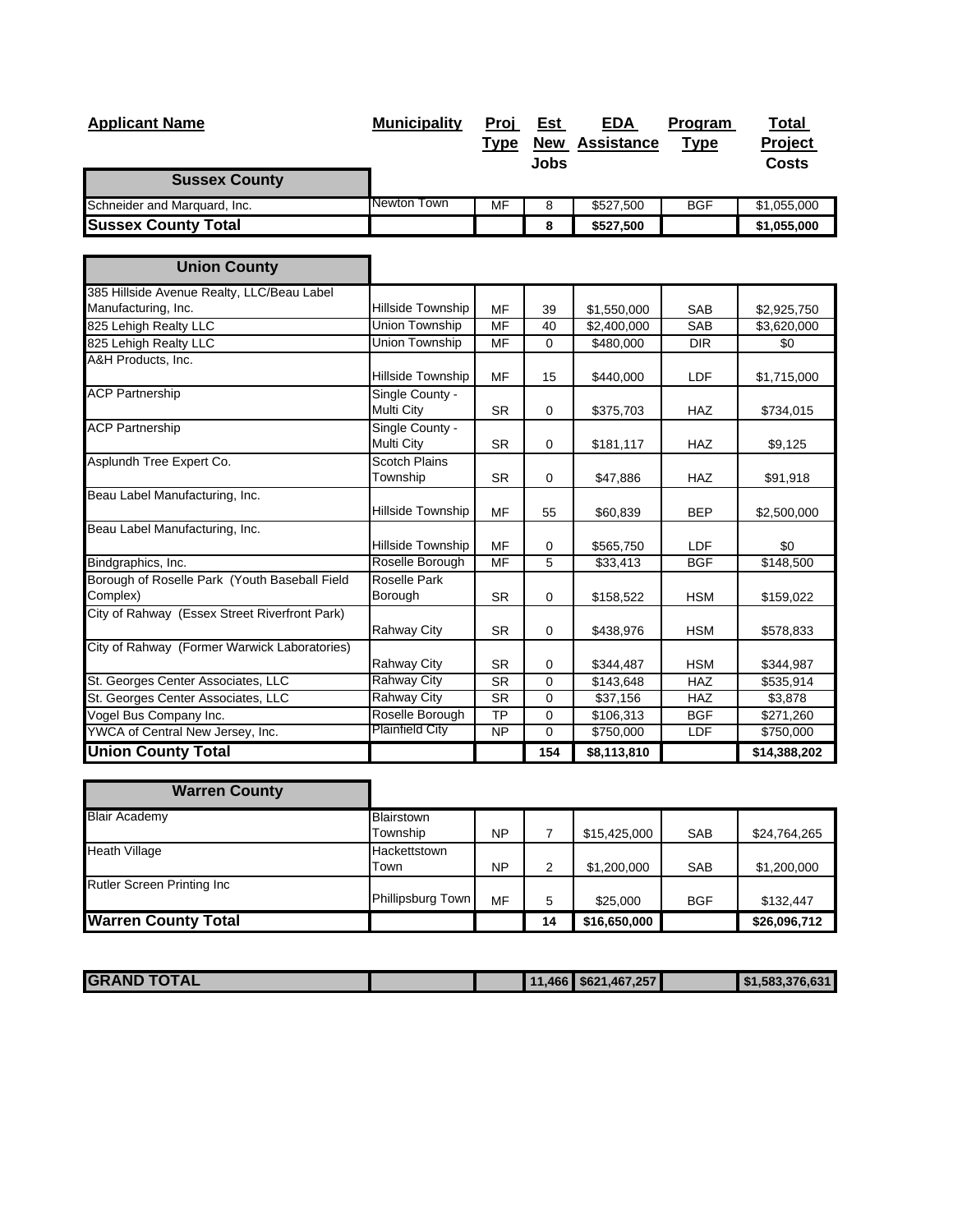## **Technology Business Tax Certificate Transfer Program (\$60,000,000) 2007 List of Approved Sellers**

## **Business Name Municipality**

|               | <b>Atlantic County</b> |                      |
|---------------|------------------------|----------------------|
| Airtrax, Inc. |                        | <b>Atlantic City</b> |

| <b>Bergen County</b>           |                              |
|--------------------------------|------------------------------|
| EveresTV, Inc.                 | Fort Lee                     |
| GoAmerica Communications Corp. | Hackensack                   |
| Infocrossing, Inc.             | Leonia                       |
| NoFire Technologies, Inc.      | <b>Upper Saddle</b><br>River |
| NuVim, Inc.                    | Paramus                      |
| <b>Pure Energy Corporation</b> | Paramus                      |
| Vyteris, Inc.                  | Fair Lawn                    |

| <b>Burlington County</b>   |                     |
|----------------------------|---------------------|
| Global Print Systems, Inc. | Marlton             |
| Impact RX, Inc.            | <b>Mount Laurel</b> |
| Inventa Technologies, Inc. | <b>Mount Laurel</b> |
| Lamina Ceramics, Inc.      | Westhampton         |

| <b>Camden County</b> |            |
|----------------------|------------|
| Smarter Agent, Inc.  | Pennsauken |

| <b>Essex County</b>        |               |
|----------------------------|---------------|
| Audible, Inc.              | <b>Newark</b> |
| Columbia Laboratories      | Livingston    |
| Evident Software, Inc      | <b>Newark</b> |
| Milestone Scientific, Inc. | Livingston    |
| Unigene Laboratories, Inc. | Fairfield     |

| <b>Gloucester County</b> |                  |
|--------------------------|------------------|
| Akers Biosciences, Inc.  | <b>Thorofare</b> |

| <b>Hudson County</b>  |             |
|-----------------------|-------------|
| Class Link, Inc.      | Weehawken   |
| Lux Biosciences, Inc. | Jersey City |

| <b>Hunterdon County</b>  |            |
|--------------------------|------------|
| Magnolia Broadband, Inc. | Bedminster |
| Novadel Pharma, Inc.     | Flemington |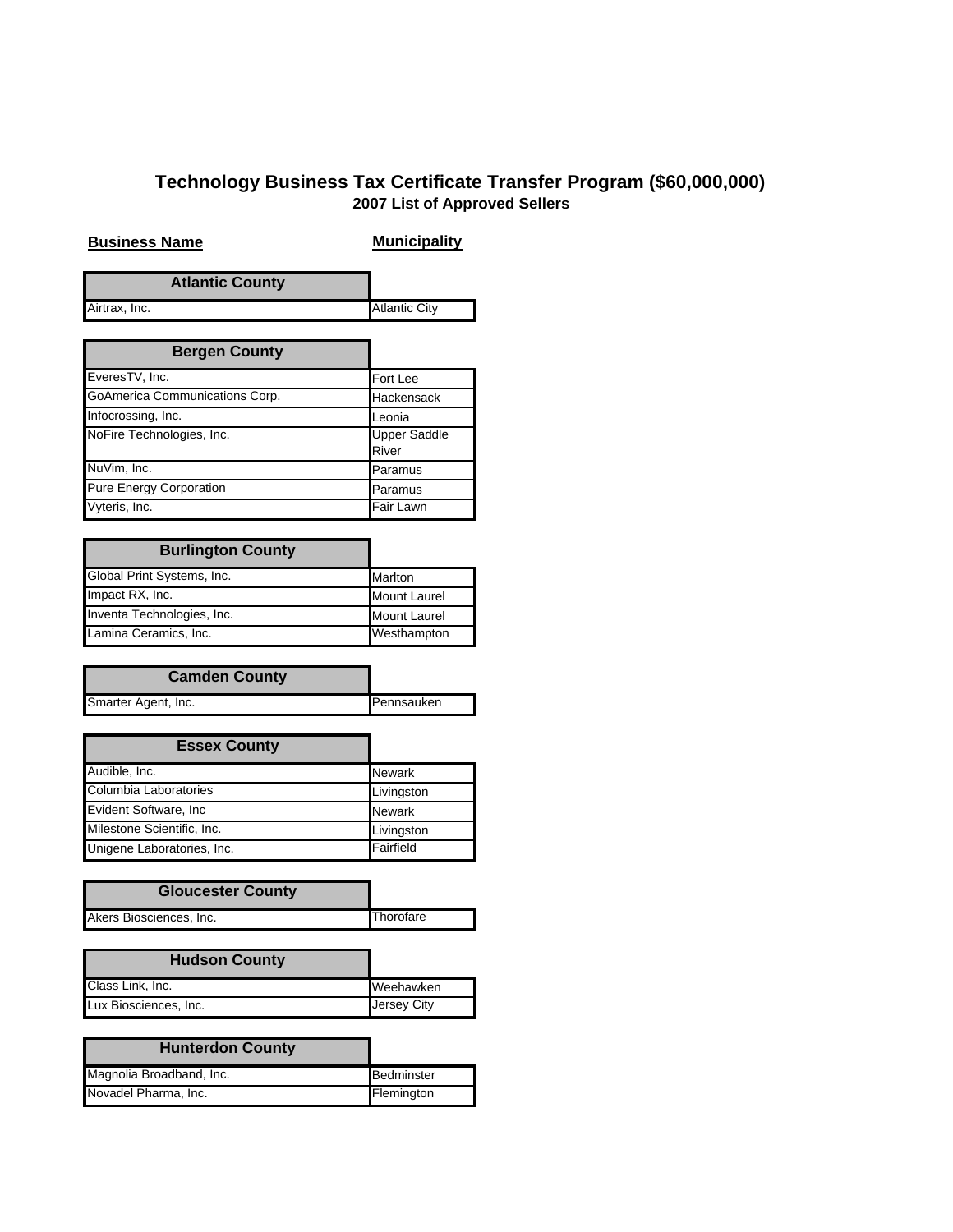| <b>Mercer County</b>                       |               |
|--------------------------------------------|---------------|
| Alphion Corporation                        | Princeton     |
|                                            | Junction      |
| Barrier Therapeutics, Inc.                 | Princeton     |
| Bullrun Financial, Inc.                    | Hamilton      |
| Dot Photo, Inc.                            | West Trenton  |
| Energy Photovoltaics, Inc.                 | Lawrenceville |
| Knite, Inc.                                | Princeton     |
| Lavipharm Laboratories, Inc.               | East Windsor  |
| Lexicon Pharmaceuticals (New Jersey), Inc. | Princeton     |
| NexMed (USA), Inc.                         | East Windsor  |
| Orchid Cellmark, Inc.                      | Princeton     |
| Princeton Optronics, Inc.                  | Mercerville   |
| Princeton eCom Corporation                 | Princeton     |
| SightLogix, Inc.                           | Princeton     |
| UDC, Inc.                                  | Ewing         |
| Viocare Technologies, Inc.                 | Princeton     |

| <b>Middlesex County</b>           |                        |
|-----------------------------------|------------------------|
| Arkados, Inc.                     | Piscataway             |
| Biomira USA, Inc.                 | Cranbury               |
| CMWare, Inc.                      | Plainsboro             |
| Cape Systems Group                | South Plainfield       |
| Connotate Technologies, Inc.      | <b>New Brunswick</b>   |
| Corente, Inc.                     | <b>East Brunswick</b>  |
| <b>ExSar Corporation</b>          | Monmouth<br>Junction   |
| ION Networks, Inc.                | South Plainfield       |
| Inplane Photonics, Inc.           | South Plainfield       |
| Kodeos Communications, Inc.       | South Plainfield       |
| Majesco Entertainment Company     | Edison                 |
| Multiplex, Inc.                   | South Plainfield       |
| Orthocon. Inc.                    | North Brunswick        |
| Outercurve Technologies, Inc.     | Iselin                 |
| PTC Therapeutics, Inc.            | South Plainfield       |
| Palatin Technologies, Inc.        | Cranbury               |
| Pharmacopeia Drug Discovery, Inc. | Cranbury               |
| Pharmos Corporation               | Iselin                 |
| Premier Specialties, Inc.         | Middlesex              |
| Princeton Lightwave, Inc.         | Cranbury               |
| Provid Pharmaceuticals, Inc.      | <b>North Brunswick</b> |
| Signum Biosciences, Inc.          | Monmouth<br>Junction   |
| Songbird Hearing, Inc.            | New Brunswick          |
| StrikeForce Technologies, Inc.    | Edison                 |
|                                   |                        |
| Synthemed, Inc.                   | Iselin                 |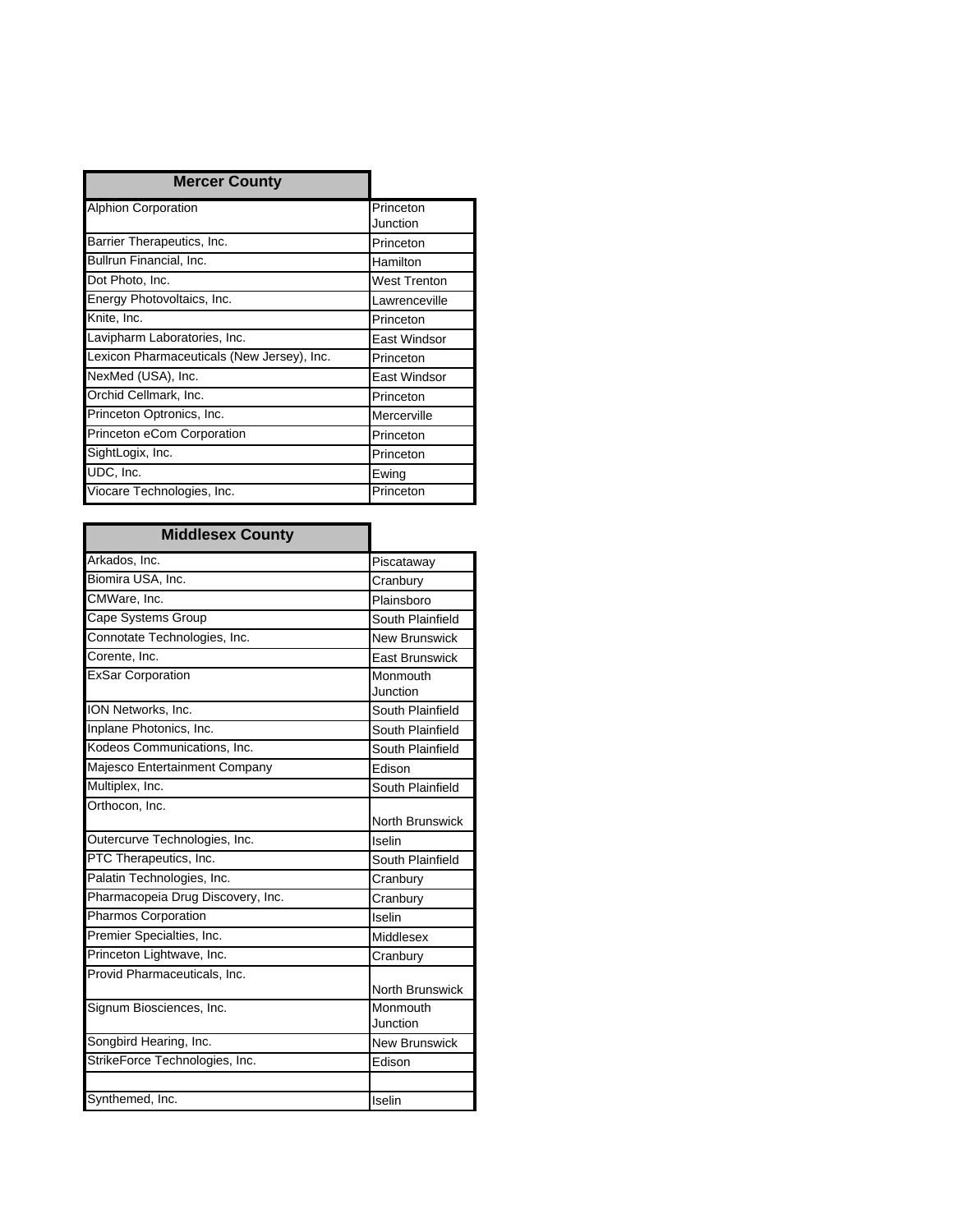| Transave, Inc. | Monmouth |
|----------------|----------|
|                | Junction |

| <b>Middlesex County</b>       |                      |
|-------------------------------|----------------------|
| TyRx Pharma, Inc.             | Monmouth<br>Junction |
| WellGen, Inc.                 | <b>New Brunswick</b> |
| X-Cell Medical, Inc.          | Monmouth<br>Junction |
| MFormation Technologies, Inc. | Edison               |
| NetForensics, Inc.            | Edison               |

| <b>Monmouth County</b>       |                    |
|------------------------------|--------------------|
| <b>BigString Corporation</b> | <b>Red Bank</b>    |
| Hemo Concepts, Inc.          | Eatontown          |
| Millennium Cell, Inc.        | Eatontown          |
| Scivanta Medical Corporation | <b>Spring Lake</b> |
| Speechswitch, Inc.           | Matawan            |
| Vonage Holdings Corporation  | Holmdel            |
| uReach Technologies, Inc.    | Holmdel            |

| <b>Morris County</b>               |                      |
|------------------------------------|----------------------|
| Cirqit.com, Inc.                   | Whippany             |
| CyberShift, Inc.                   | Parsippany           |
| Deltronic Crystal Industries, Inc. | Dover                |
| Elusys Therapeutics, Inc.          | Pine Brook           |
| INTTRA, Inc.                       | Parsippany           |
| Immunomedics, Inc.                 | <b>Morris Plains</b> |

| <b>Passaic County</b> |  |        |
|-----------------------|--|--------|
| Cieos, Inc.           |  | Totowa |

| <b>Somerset County</b>            |                      |
|-----------------------------------|----------------------|
| <b>Alfacell Corporation</b>       | Somerset             |
| BioArray Solutions, Ltd.          | Warren               |
| Dynamic Mobile Data Systems, Inc. | Somerset             |
| Juvent, Inc.                      | Somerset             |
| Opt-e-scrip, Inc.                 | Bedminster           |
| VioQuest Pharmaceuticals, Inc.    | <b>Basking Ridge</b> |
| Wi-Tron, Inc.                     | Raritan              |

| <b>Union County</b>         |                         |
|-----------------------------|-------------------------|
| Genta, Inc.                 |                         |
|                             | <b>Berkeley Heights</b> |
| Stem Cell Innovations, Inc. | <b>Scoth Plains</b>     |

| <b>TOTAL</b> | \$60,000,000 |
|--------------|--------------|
|              |              |